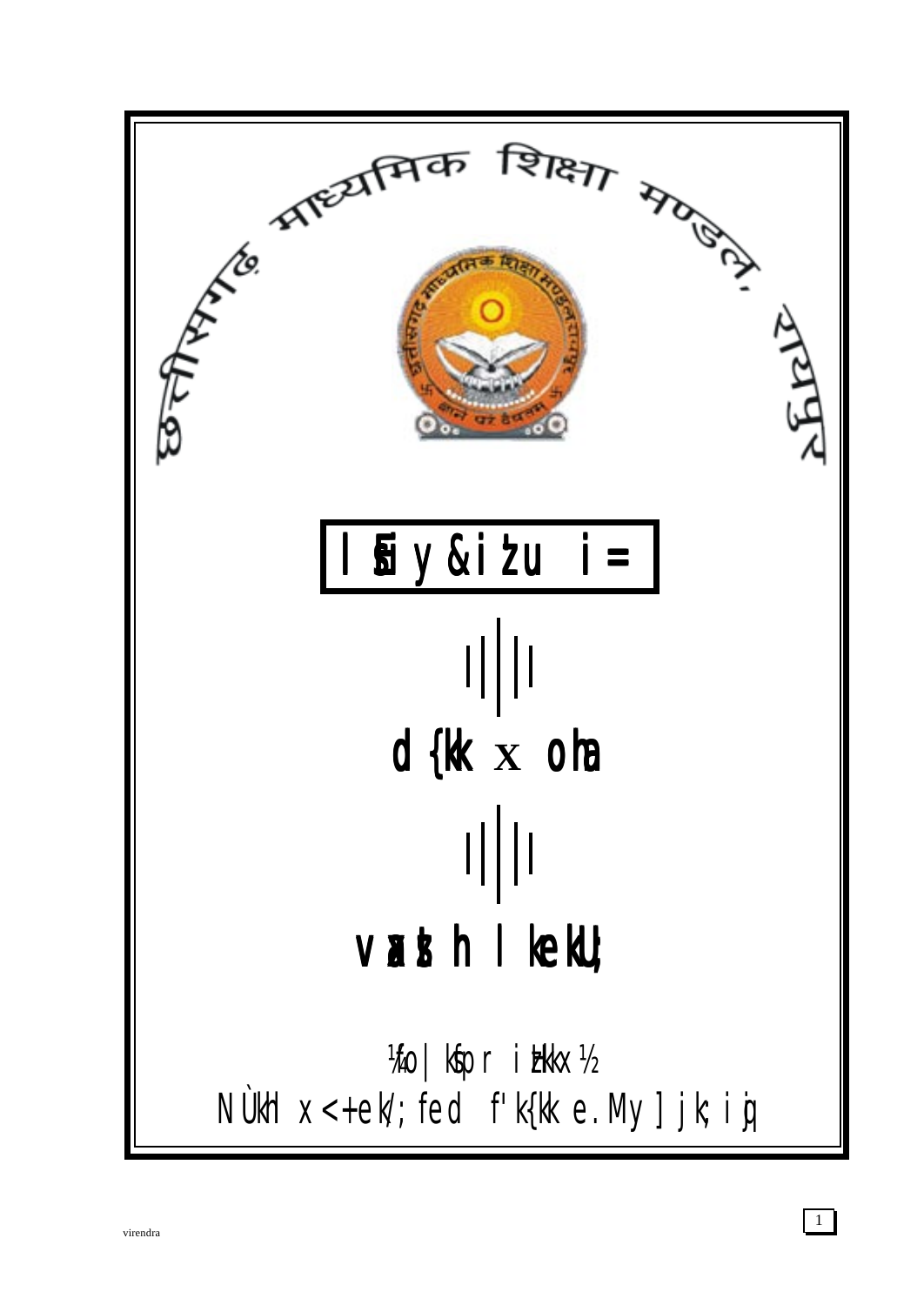# $itu$  &  $i=$  dh; kstuk **Scheme of Question Paper**

fo"k; %& General English %I kekU; vaxth % 100

le; % 3 ?kaVs

i jh{kk % gkbLdwy ¼10ohk

# ¼v½ 'kS{kf.kd mn~ns'; ds vuqlkj eku ¼v½ 'kS{kf.kd mn~ns'; ds vuqlkj eku

# **(A) Weightage as per Educational objective:**

| II 0<br>Ø0     | mnns;                                    | <b>VD</b> | ifr' <sub>kr</sub> |
|----------------|------------------------------------------|-----------|--------------------|
|                | <b>Kku</b> (Knowledge)                   | 24        | 24%                |
| $2 -$          | <b>vocksk</b><br>(Understanding)         | 56        | 56%                |
| $\overline{3}$ | Vui z kx , 0a dkky (Application & Skill) | 20        | $20\%$             |
|                | $;$ kx                                   | 100       | 100%               |

# **Xc½ bdkbbkj vadks dk eku**

| $\sqrt{1000}$   | bdkbl dk uke                | bdkbl i j vkciVr vid                | $i \ell u \& i = ds$ ik: i vuo kj |
|-----------------|-----------------------------|-------------------------------------|-----------------------------------|
|                 |                             |                                     | vkcíVr vd                         |
| $1 -$           | <b>Prose</b>                | 26                                  | 26                                |
| $2 -$           | <b>Poetry</b>               | 08                                  | 08                                |
| $3 -$           | <b>Vocabulary</b>           | 10                                  | 10                                |
| 4               | Comprehension               | 16                                  | 16                                |
|                 | (Seen & Unseen)             |                                     |                                   |
| 5-              | <b>Translation</b>          | 0 <sub>5</sub>                      | 0 <sub>5</sub>                    |
| $6 -$           | <b>Grammar</b>              | 15                                  | 15                                |
| $7 -$           | <b>Essay</b>                | 0 <sub>5</sub>                      | 0 <sub>5</sub>                    |
| 8               | <b>Find Error</b>           | 0 <sub>5</sub>                      | 0 <sub>5</sub>                    |
| 9.              | <b>Letter / Application</b> | 0 <sub>5</sub>                      | 0 <sub>5</sub>                    |
| $10 -$          | <b>Complete the passage</b> | $\overline{\overline{\mathbf{05}}}$ | $\overline{05}$                   |
| $11 -$          |                             |                                     |                                   |
| $\overline{12}$ |                             |                                     |                                   |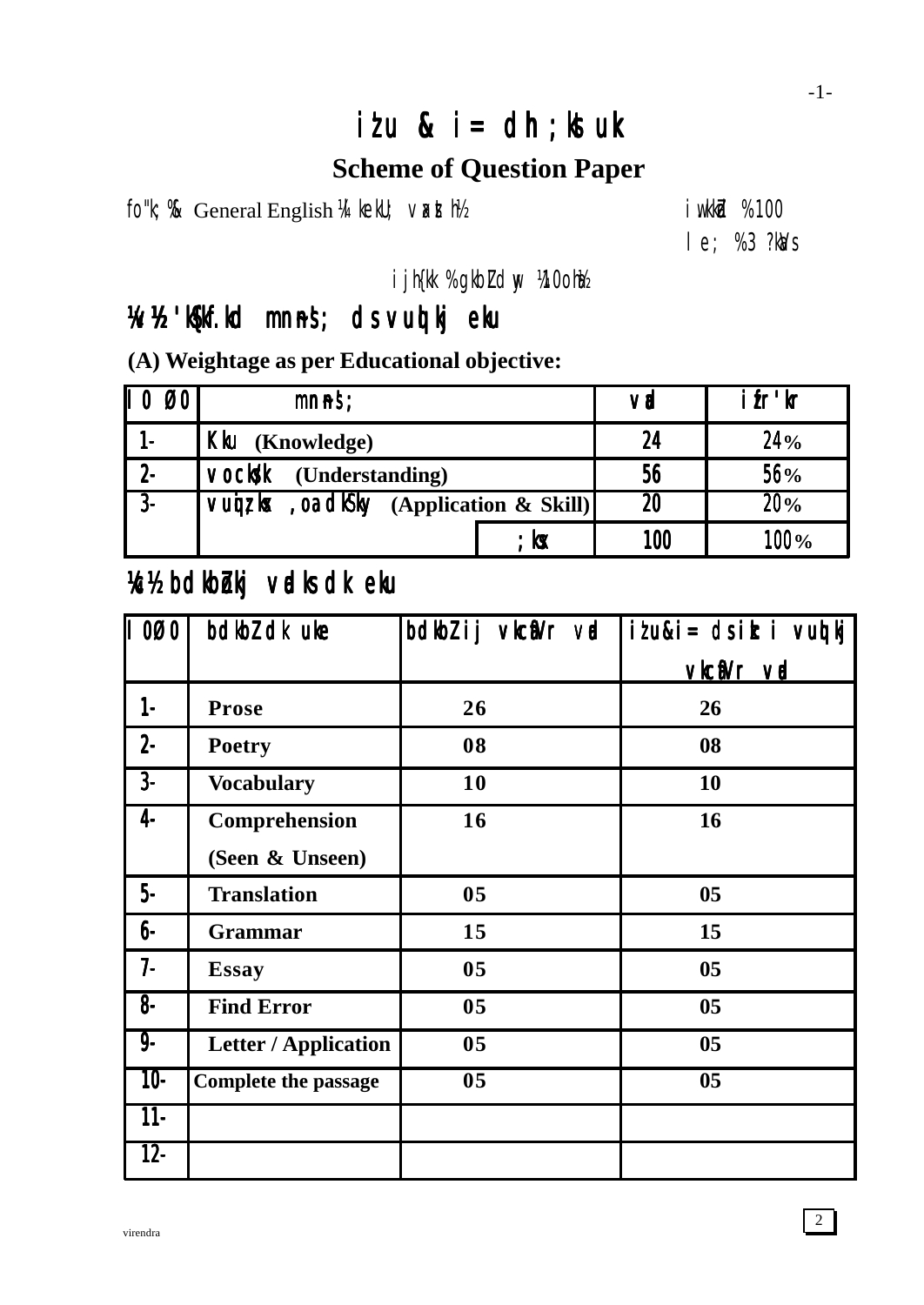# **14 ½ dfBukbI Lrj** (Difficulty Level)

| II 0<br>Ø0 | mnns;                               |      | <b>VD</b> | ifr'kr     |
|------------|-------------------------------------|------|-----------|------------|
|            | (Easy)                              |      | 30        | <b>30%</b> |
| $2 -$      | $\mathbf{M}$ $\mathbf{r}$ (Average) |      | 55        | 55%        |
| $3 -$      | <b>dfBu</b> (Difficult)             |      | 15        | 15%        |
|            |                                     | ; kx | 100       | 100%       |

# $\n *Y*n% i $t$ ui= fn'kk funkk, oa fodYi ;ktuk %$

## **(Instruction's & Scheme of Option for Question Paper)**

- oLrtju"B itu ea)05½ cgtjodYih; itu rFkk )05½ fjDr LFkku dh itirZ@mfpr tkMh cuk, dk itu fn;k tkosk vk $s$ ; g ilt; d l V esitu Øekad 1 gksk A
- $i$ R;sd l $i$ V ea 1] 2 , oa 3 vadka ds iz uka ea fHkUurk jg $x$ h A leLr 04 vad ;k blls vf/kd vadks ds y?kanÙkjh; rFkk nh?ktnÙkjh; it uka ea fodYi fn;k tkuk gSA fodYi izu mlh bdkbZ ls rFkk leku mnns'; ka ds jgaks A 04 vad ; k blls vf/kd vadks ds  $itu$  i $k$ ;  $d$  l  $y$  es, d l eku jgs $s$ A

| $\bullet$ | vf/kdre mükj I hek | vfry?kmÙkjh;     | $\mathcal{R}$ vd@30 'kcn228 vd@50 'kcn2 |
|-----------|--------------------|------------------|-----------------------------------------|
|           |                    | $\vee$ ?kmÙkj h; | 14 vd@75 'kCn1216 vd@150 'kCn12         |
|           |                    | nh?kInUkj h;     | $%$ vd : k vf/kd@250 'k $n$ /k          |

3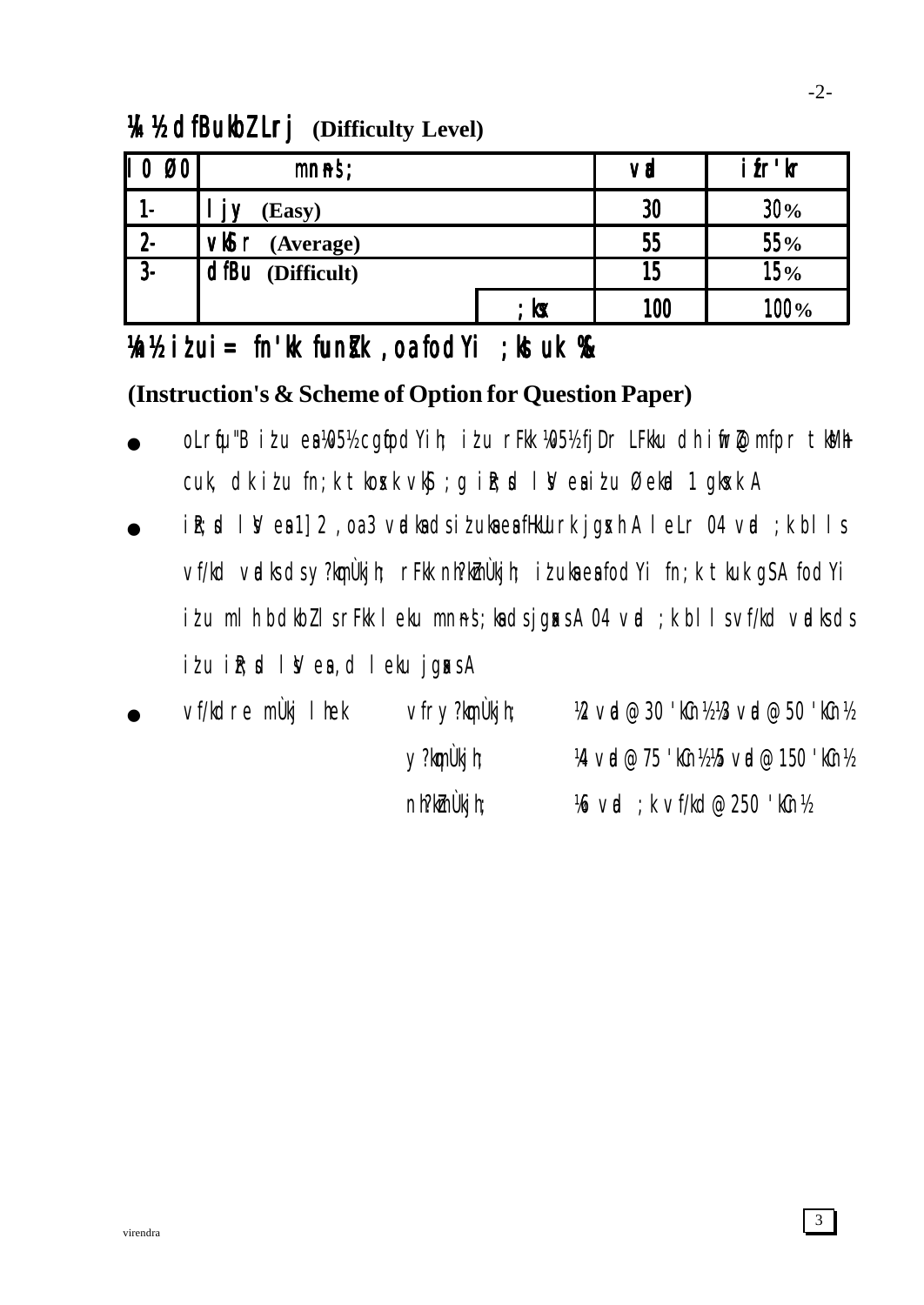# i $t$ u & i= dk Cyfii $W$

# **Blue Print of Question Paper**

fo"k; % General English ¼lkekU; vaxsth½ iw.kkd % 100

# le; % 3 ?kaVs

i jh{kk % gkbLdwy ¼10ohk

| bdkbl<br>$\overline{\phantom{a}}$ . | bdkbl                              | bdkblij<br>vkciVr vid |    |                       |    | vrdokj izu |              |   |                                                                           | dy<br>it u                  |
|-------------------------------------|------------------------------------|-----------------------|----|-----------------------|----|------------|--------------|---|---------------------------------------------------------------------------|-----------------------------|
|                                     |                                    |                       |    |                       |    |            |              |   | 1 vid 2 vid 3 vid 4 vid 5 vid 6 vid 6 vid ; k<br>$b$ $l$ $l$ $s$<br>vf/kd |                             |
| 1                                   | Prose                              | 26                    | 08 |                       | 06 |            |              |   |                                                                           | $(1+6)$<br>07               |
| $\overline{2}$                      | Poetry                             | 08                    | 02 | 03                    |    |            |              |   |                                                                           | $1 + 3 =$<br>$\overline{4}$ |
| $\mathfrak{Z}$                      | Vocabulary                         | 10                    |    |                       |    |            |              |   | $1 \times 10$                                                             | $\mathbf{1}$                |
| $\overline{4}$                      | Comprehension<br>$(Seen + Unseen)$ | 16                    |    | 2 x 4<br>$+$<br>2 x 4 |    |            |              |   |                                                                           | $\overline{2}$              |
| 5                                   | Translation                        | 05                    |    |                       |    |            | 1 x 5        |   |                                                                           | $\mathbf{1}$                |
| 6                                   | Grammar                            | 15                    |    |                       |    |            |              |   | $1 \times 15$                                                             | $\mathbf{1}$                |
| $\overline{1}$                      | Essay                              | 5                     |    |                       |    |            | $\mathbf{1}$ |   |                                                                           | $\mathbf{1}$                |
| 8                                   | Find Error                         | 5                     |    |                       |    |            | 1 x 5        |   |                                                                           | $\mathbf{1}$                |
| 9                                   | Letter/<br>Application             | 5                     |    |                       |    |            | $\mathbf{1}$ |   |                                                                           | $\mathbf{1}$                |
| 10                                  | Complete the<br>Passage            | 5                     |    |                       |    |            | 1 x 5        |   |                                                                           | $\mathbf{1}$                |
| 11                                  |                                    |                       |    |                       |    |            |              |   |                                                                           |                             |
| 12                                  |                                    |                       |    |                       |    |            |              |   |                                                                           |                             |
|                                     | ; kx                               | 100                   | 1  | 5                     | 6  | &          | 5            | & | $\boldsymbol{2}$                                                          | 1\$18 34<br>19              |

-3-

4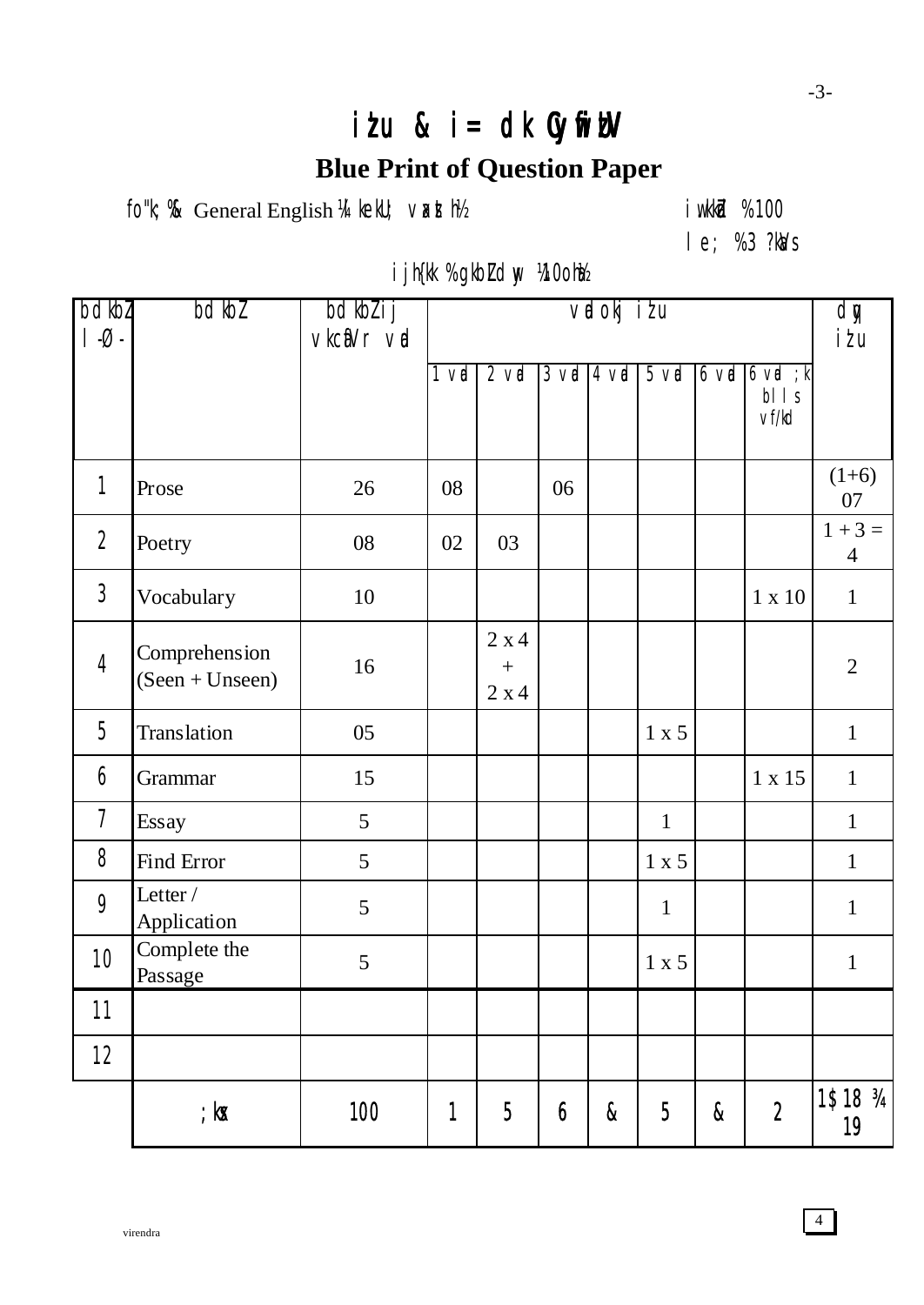# **Set - A**

# gkbZ Ldwy IVhTQdV ijh{kk

**High School Certificate Examination**

# l fiy&itu i=

**SAMPLE PAPER**

fo"k; % (Subject) - GENERAL ENGLISH Wasth I kekU; 1/2

 $\mathbf{e}$ ; 3  $\mathbf{\hat{x}}$ . Vk (Time- 3 Hrs) d{kk % (Class) - **10oh i** which 100 (M.M.)

**Instruction :-**

- **1. Attempt all the questions.**
- **2. Q. No. 01 is of objective type carries 01 marks each.**

**Ques 1:-(a)Choose the correct answer [1x5=5]**

| (i)   |     | Who burnt all the letters.            |              |              |                         |  |  |  |
|-------|-----|---------------------------------------|--------------|--------------|-------------------------|--|--|--|
|       |     | (a) Adham Khan                        |              | ( <b>b</b> ) | <b>Akbar</b>            |  |  |  |
|       |     | (c) Bairam Khan                       |              | (d)          | <b>Munir Khan</b>       |  |  |  |
| (ii)  |     | The drug was tested on ___            |              |              |                         |  |  |  |
|       |     | (a) Rabbit                            |              | ( <b>b</b> ) | <b>Mouse</b>            |  |  |  |
|       |     | $(c)$ Dog                             |              | ( <b>d</b> ) | Pig                     |  |  |  |
| (iii) |     |                                       |              |              |                         |  |  |  |
|       |     | (a) Farmer                            | ( <b>b</b> ) |              | <b>Merchant</b>         |  |  |  |
|       |     | (c) Mechanic                          |              | (d) shepherd |                         |  |  |  |
| (iv)  |     | tortoises took part in the race.      |              |              |                         |  |  |  |
|       |     | $(a)$ two                             | ( <b>b</b> ) | three        |                         |  |  |  |
|       | (c) | four                                  |              | $(d)$ five   |                         |  |  |  |
|       |     | (v) Who composed the poem 'Upagupta'. |              |              |                         |  |  |  |
|       |     | (a) Robert frost                      |              |              | (b) Ravindranath Tagore |  |  |  |
|       |     | (c) Oliver Goldsmith (d) J.R. Lowell. |              |              |                         |  |  |  |

**Ques 1:-(b) Match the following words with their correct meaning (any five) [ 1X5=5]**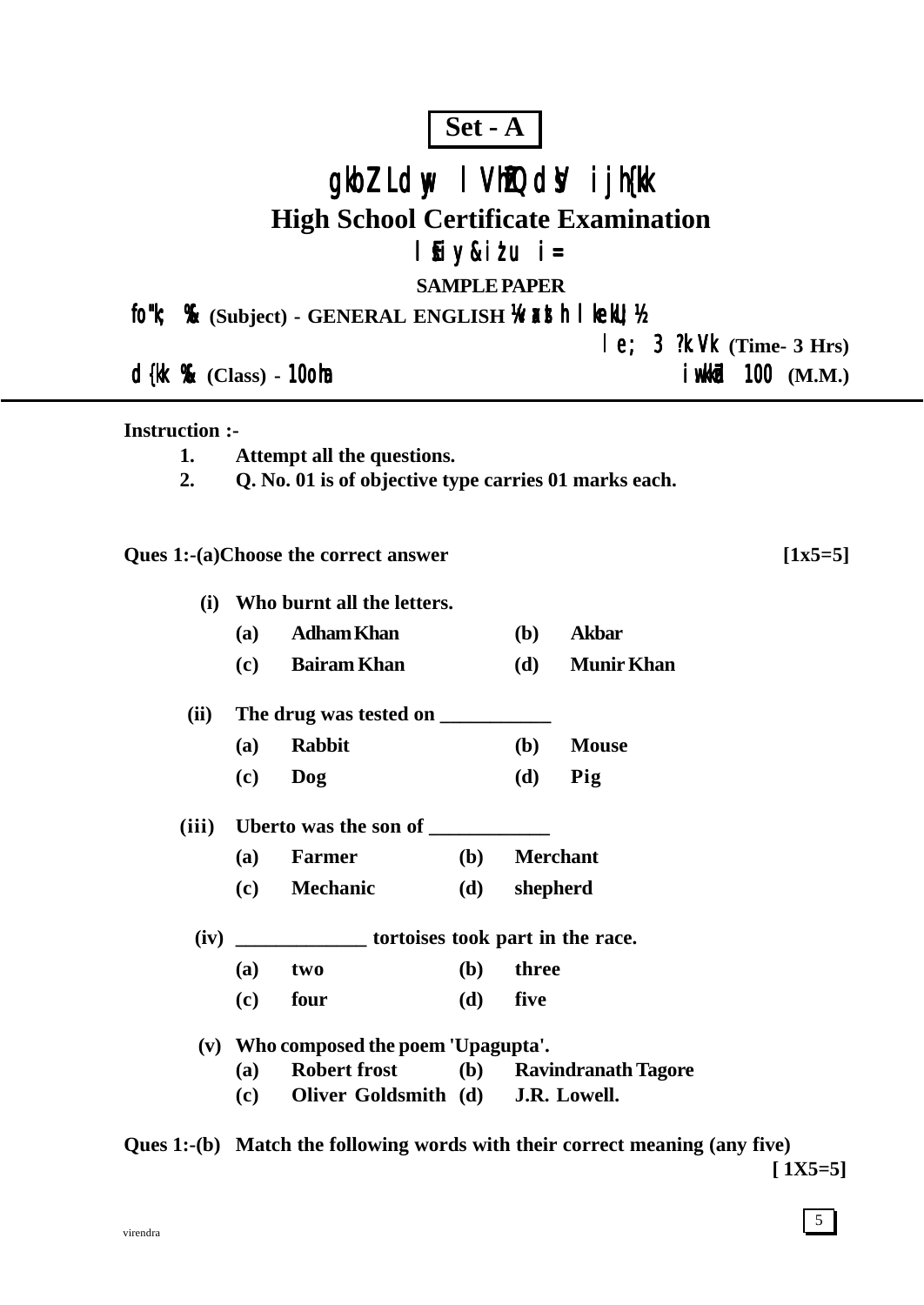|       | A        | B                          |  |
|-------|----------|----------------------------|--|
| (i)   | dumb     | dark                       |  |
| (ii)  | precious | gossip, hearsay            |  |
| (iii) | shield   | notable to speak           |  |
| (iv)  | rumour   | valuable                   |  |
| (v)   | murky    | protect the body in battle |  |

Note:-Answer the following questions in two or three sentences each . [2x3=6]

- **Ques 2:- What are the qualities of the fountain ?**
- **Ques 3:- When did Upagupta see the girl again ?**
- **Ques 4:- Why did Johny carry the bag of wheat ?**

**Note:-Answer the following questions in two or three sentences each [ 3x6=18]**

- **Ques 5:- Under whose care did Akbar leave his state affair ?**
- **Ques 6:- What did Alexander Fleming want to obtain from the mould ?**
- **Ques 7:- How did young Adorno become a slave ?**
- **Ques 8:- Why did Sohrab's opponent withdraw his challenge ?**
- **Ques 9:- How did Miss Sullivan come to take interest in Hellen's education ?**
- **Ques 10:- What is radio activity ?**

Ques 11:-(A) write the appropriate opposite words of the following : [1x5=5]

- **(i) Hopeful**
- **(ii) Careful**
- **(iii) Immortal**
- **(iv) Displease**
- **(v) Irregular**

#### **(B) Give one word for the following sentences : [ 1x5=5]**

- **(i) A disease affecting the lungs.**
- **(ii) One's son's wife.**
- **(iii) The highest official who give decision in a court.**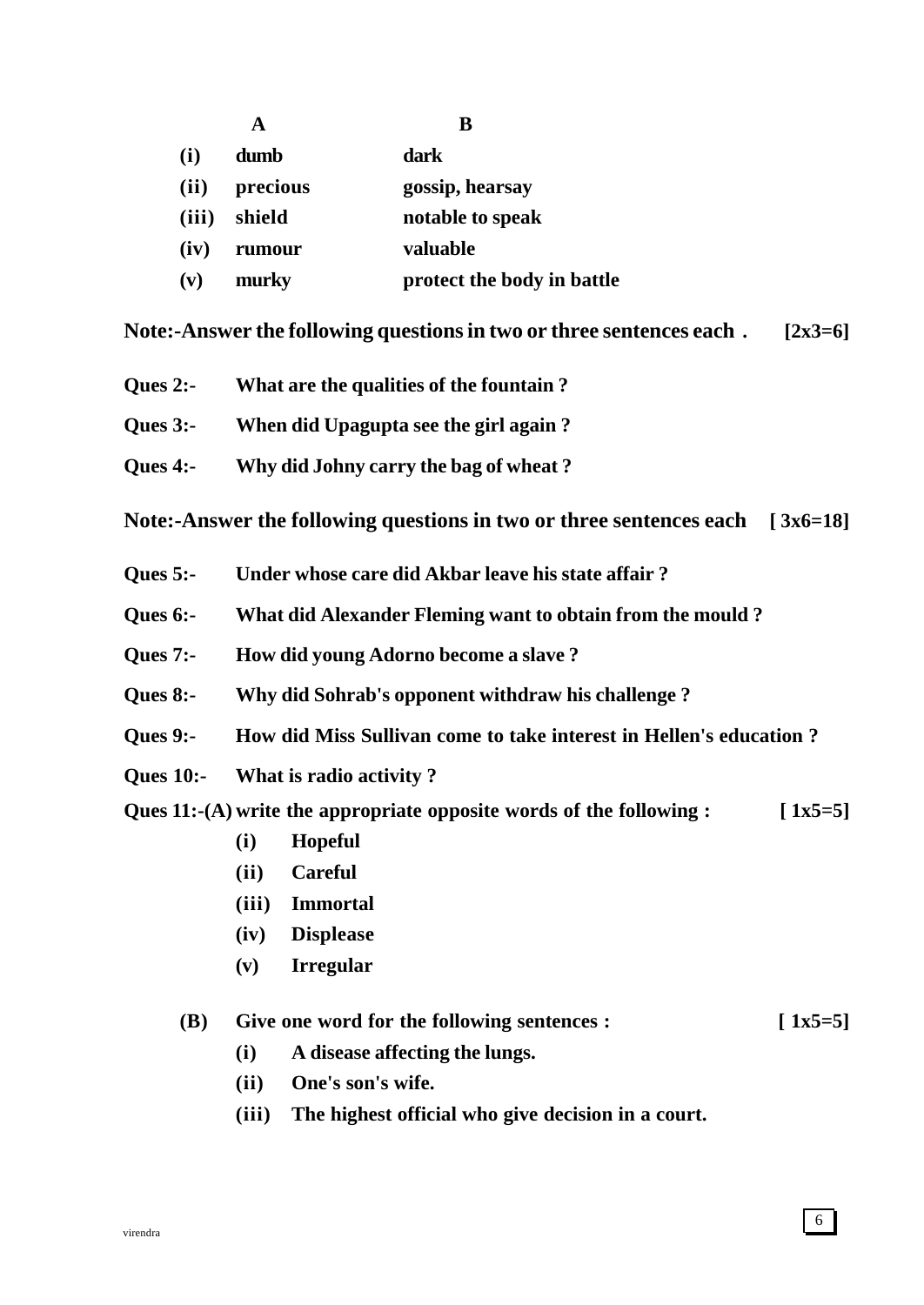- **(iv) To speek before the public**
- **(v) Hair on the face below the mouth.**

Ques 12:- Do as directed. (Any fifteen) [ 1x5=5]

- **(i) Ivan's father was very old. He could not give any bad advice to his son. (Use 'so---that' and rewrite the sentence)**
- **(ii) Do you tell the truth daily ? (change into affirmative sentence)**
- **(iii) A teacher may be a man or a woman. (make plural and re-write)**
- **(iv) He is late by \_\_\_\_\_\_\_\_\_ hour (fill in the blank with correct article)**
- **(v) We \_\_\_\_\_\_\_\_\_\_ help the handicapped. (use correct 'modal')**
- **(vi) We must keep to the left of the road. (Re-write the sentence using 'have to go')**
- **(vii) Marie Curie had learnt many languages. (change the voice)**

#### **(viii)(a)Coffee is not harmful .**

- **(b)Tea is not harmful.**
	- **(Combine the pair of sentences using 'Neither-nor' )**
- **(ix)(a)Prospero broke his magic wand.**
	- **(b)He burried his magic book.**
		- **(Re-write the pairs of sentences using 'Not only----- but also')**
- **(x)(a) He worked very hard.**
	- **(b) Otherwise he would have failed. (combine the pair of sentences using 'Had-would have')**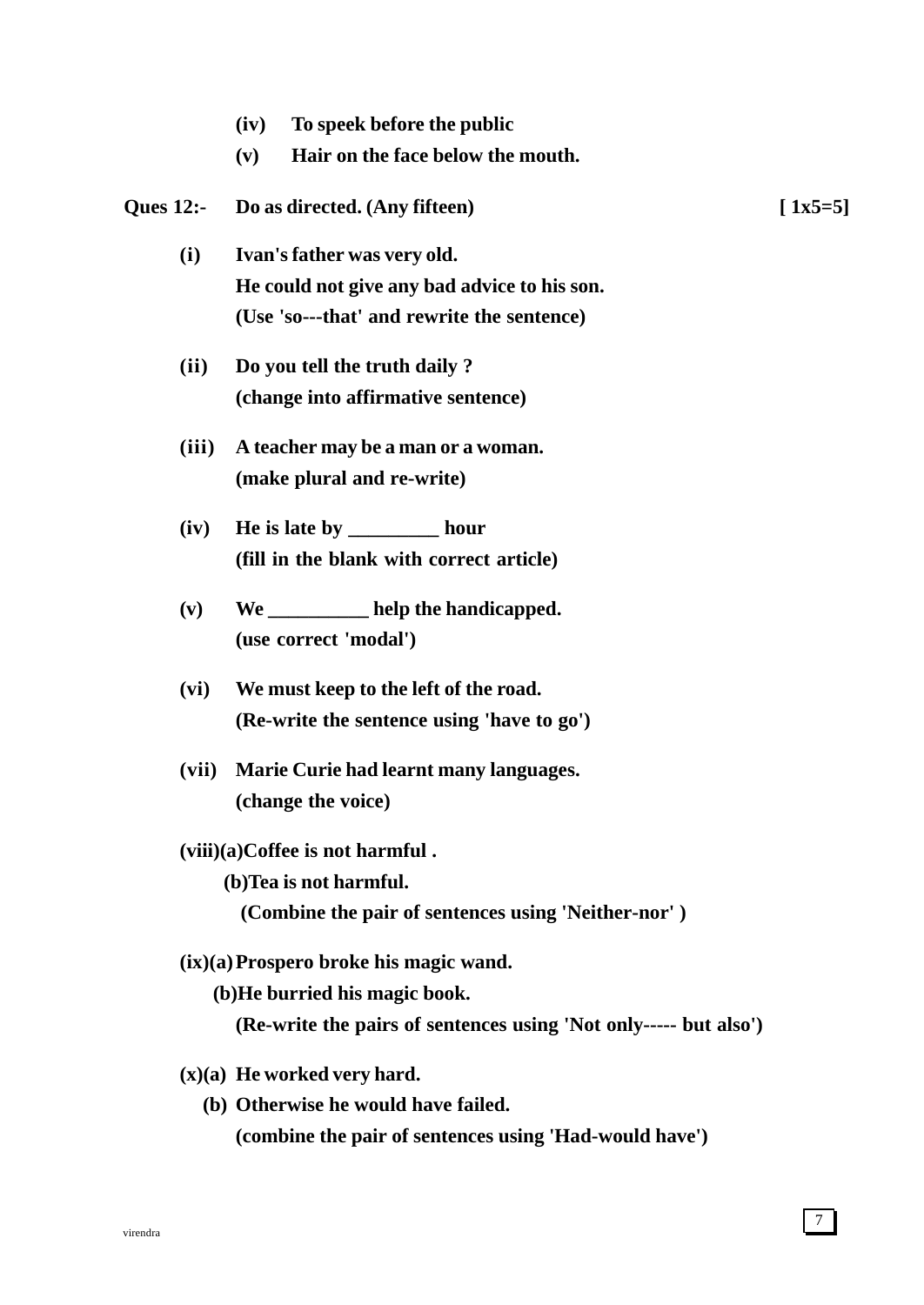- **(xi) Raipur is bigger city than Durg. (Re-write the sentence using positive degree of adjective)**
- **(xii) May I have another cup of tea. (Underline the determiner)**
- **(xiii) Rustum saved his country many times. (Re-write santence using 'Do' for imphasis)**
- **(xiv) Sohrab collected an army. (change in to interrogative)**
- **(xv) Alexander fleming did very well at school in London. (change in to negative)**
- **(xvi) The wonder drug has helped to lessen a great deal of human suffering. (change in to present indefinite tense.)**

**(xvii)(a)The state had a good and stable government.**

 **(b)He was in power. (combine the sentences using 'As long as')**

**Ques 13:- Translate into English (any five) [1x5=5]**

- 1] jk/kk  $d$ {kk uoeh ea $i$  < rh qS A
- 2] rūgkjs ikpk; $l$  dy jk; ig tk; xa A
- $3$ ] eps vf?kd ?ku dh vko'; drk ugha q $S$  A
- 4] Hkkjr us fnYyh en dkeuo YFk [kykn dk vk; kstu fd;k A
- 5] D;k vki jkt/kkuh ena jgrs g $S \setminus$
- 6] di;k ; gkWu 'kkafr cuk; s j $\lceil ka \rceil$
- 7] jkst ikuh cjl jgk gS A

Ques 14:- Find the errors and correct them in given space. **(1x5**=5)

| Man is the social being                     |  |
|---------------------------------------------|--|
| Nobody can lived alone                      |  |
| and produce everything to himself _________ |  |
| or herself. Two person living __________    |  |
| near each other is called neighbours        |  |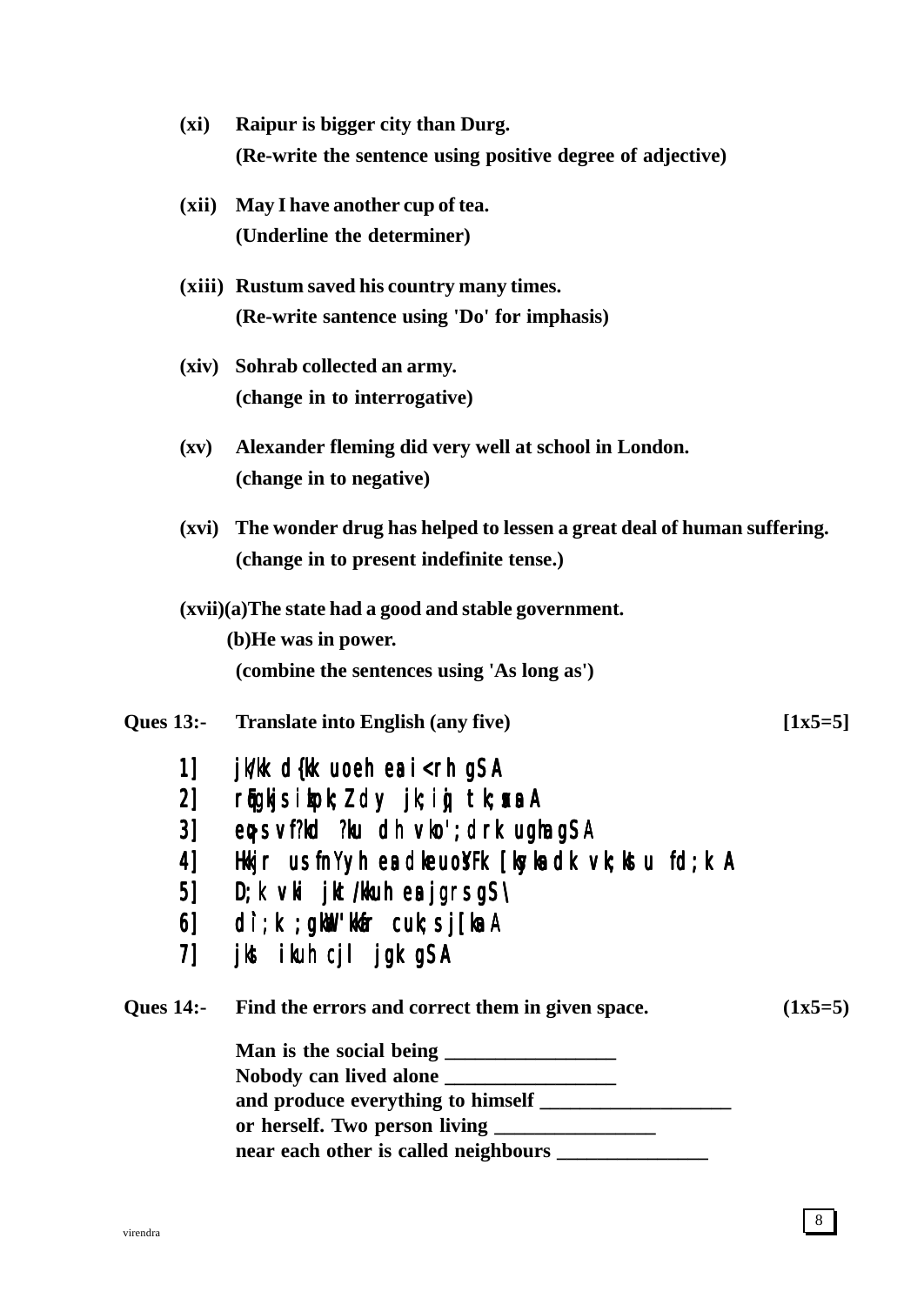**Ques 15:- Complete the passage with the words given in the bracket :(1x5=5)**

The old man asked his to bring a bundle of thin **sticks \_\_\_\_\_\_\_\_\_\_\_\_\_\_\_ together. The sons carried out his order and bought a bundle of\_\_\_\_\_\_\_\_\_\_\_\_\_\_\_\_\_\_\_ the\_\_\_\_\_\_\_\_\_\_\_\_ father asked them to try their \_\_\_\_\_\_\_\_\_\_\_\_\_\_\_\_\_ on the bundle turn by him. (strength, sticks, dying, to tie, sons)**

**Ques 16:- Write an essay in about 150 words on any one topic. (05)**

- **1. An Ideal Student**
- **2. Importance of trees**
- **3. Your best pass time**
- **4. Electricity in life**
- **5. An Indian Festival**

**Ques 17:- You are Mahendra Rajput the student of class X 'B' of government higher secondary school Pendra, Bilaspur (C.G.) . Write an application to your principal for seeking permission to see Rajyotsava in Raipur. (05)**

#### **OR**

**You are Harpreet Kaur, Write a letter to your friend inviting her to attend your birthday party.**

**Ques 18:- Read the passage carefully and answer any four questions given below. (2x4=08)**

> **King Bruce has been a famous king of Scotland in Europe. He was a true patriots. He was very brave and courageous also. The ruler of England was very jealous of him. He raised a large army and invaded scotland. Unluckily Bruce suffered a defeat and he had to run for life so the country of scotland came under the English rule.**

> **King Bruce made six brave attempts to free his country from the English yoke but all in vain. so he was disappointed. He ran to the forest and hid himself in a cave. He was going to give up trying any more.**

**Suddenly the king's eyes fe ll on a spider hanging from a thread. It**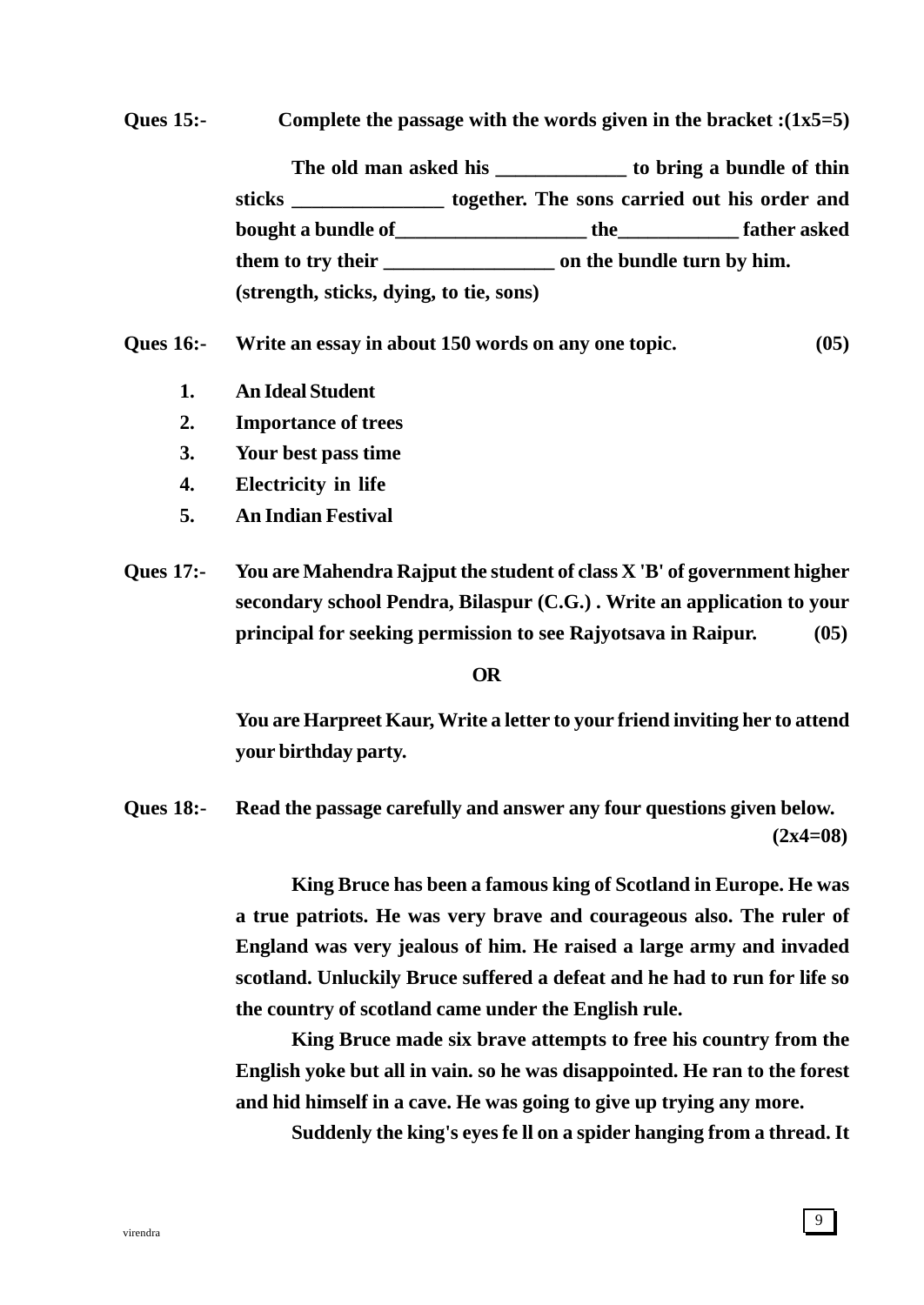**was trying to reach its cob-web. Every time it went up, it slipped down but it went on trying again and again. It went on making effort after effort non stop. Bruce counted nine brave attempts of the spider. Still it could not reach the cob-web.**

**The king was sure that the insect would now leave attempting any more. But he was in the wrong. Nine failures did not discourage the spider. After taking a little rest it started its tenth attempt. Step by step it went up. At first the king said,"Silly Spider! why doesn't it leave the attempt?"**

**But the king was surprised to see that this time the spider was just at the door step of its cob-web. The king thought surely I too, must try again to win my throne. Bruce raised again an army and invaded his enemy with such a force that he got a grand victory.**

**Question :**

- **1. Give a suitable Tittle to the passage.**
- **2. Who was Bruce ?**
- **3. Who invaded scotland ?**
- **4. How many attempts did Bruce make to free his country ?**
- **5. Which incsect did inspire the king to win his throne ?**
- **6. What did the king think ?**
- **7. What were the qualities of the king ?**

**Ques 19:- Read the passage carefully and answer any four questions given below.**

 **[2x4=8]**

**Helen then joined a school in Cambridge Massachusetts in which normal students studied. Miss sullivan had attended classes with her and spell everything on her hands. In July 1897 Helen passed her examination in Arithmatic, Latin Grammar and English Literature. From the school at Cambridge, Helen went to Redcliffe college. Here she studied with other normal students. Miss Sullivan spelt on her hands all that she had to study. Helan took her first degree in four years like any other college students. After that she also took degrees in various subjects. She learnt Greek, Latin and French besides English. She loved Greek more than any other language, and she described it as "violin of the human heart."**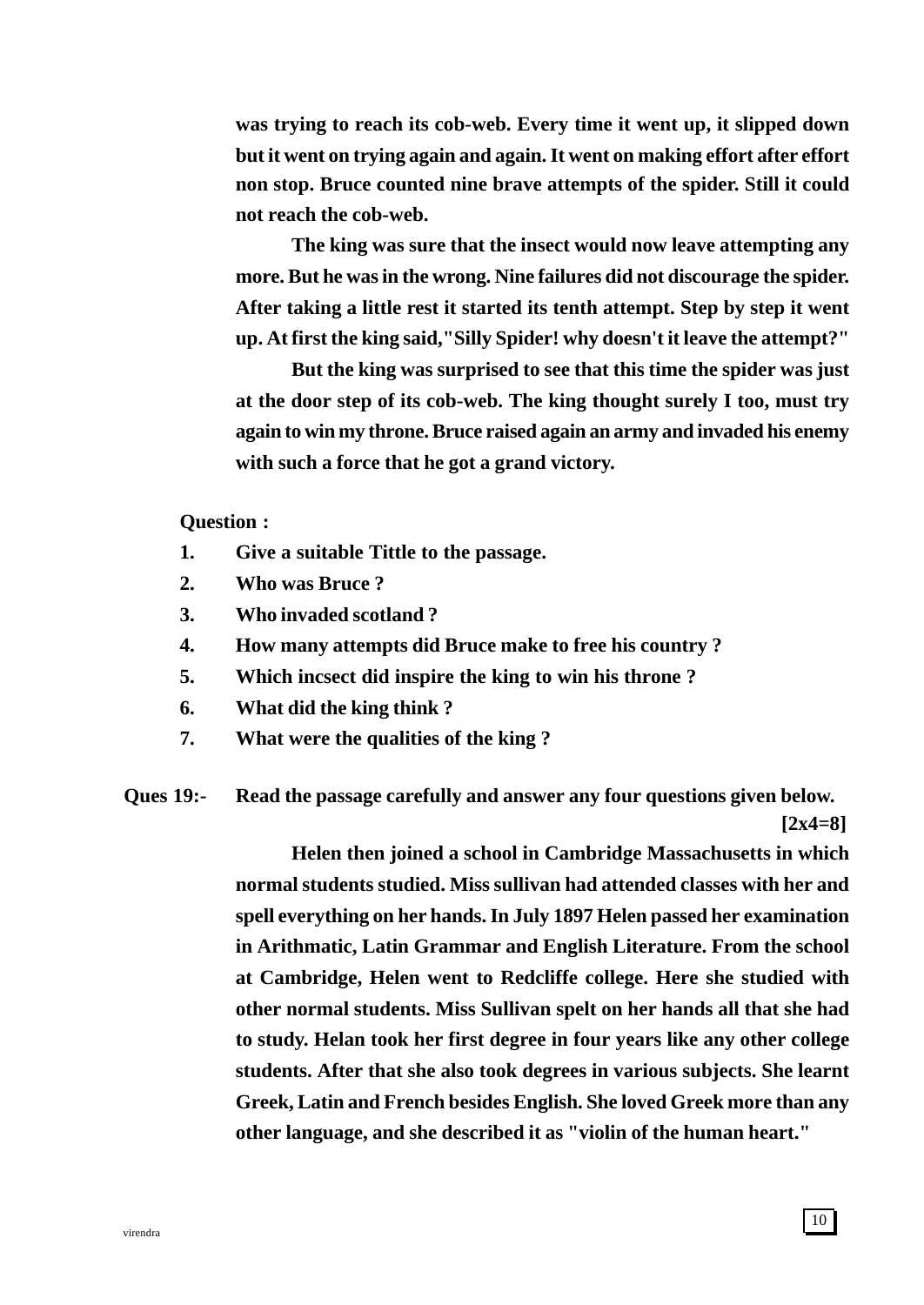#### **Question : (Any four)**

- **(i) Why did Miss Sullivan attend the classes with Helen ?**
- **(ii) What subjects did Helen study at the school in Cambridge ?**
- **(iii) What subjects did Helan learn besides English ?**
- **(iv) Which subject did she love more than any other subject ?**
- **(v) When did Helen pass her examination in Airthmatic and English Literature?**
- **(vi) How many years did Helen spend to take her first degree ?**
- **(vii) What did Helen describe to Greek language ?**

**--------------------x--------------------**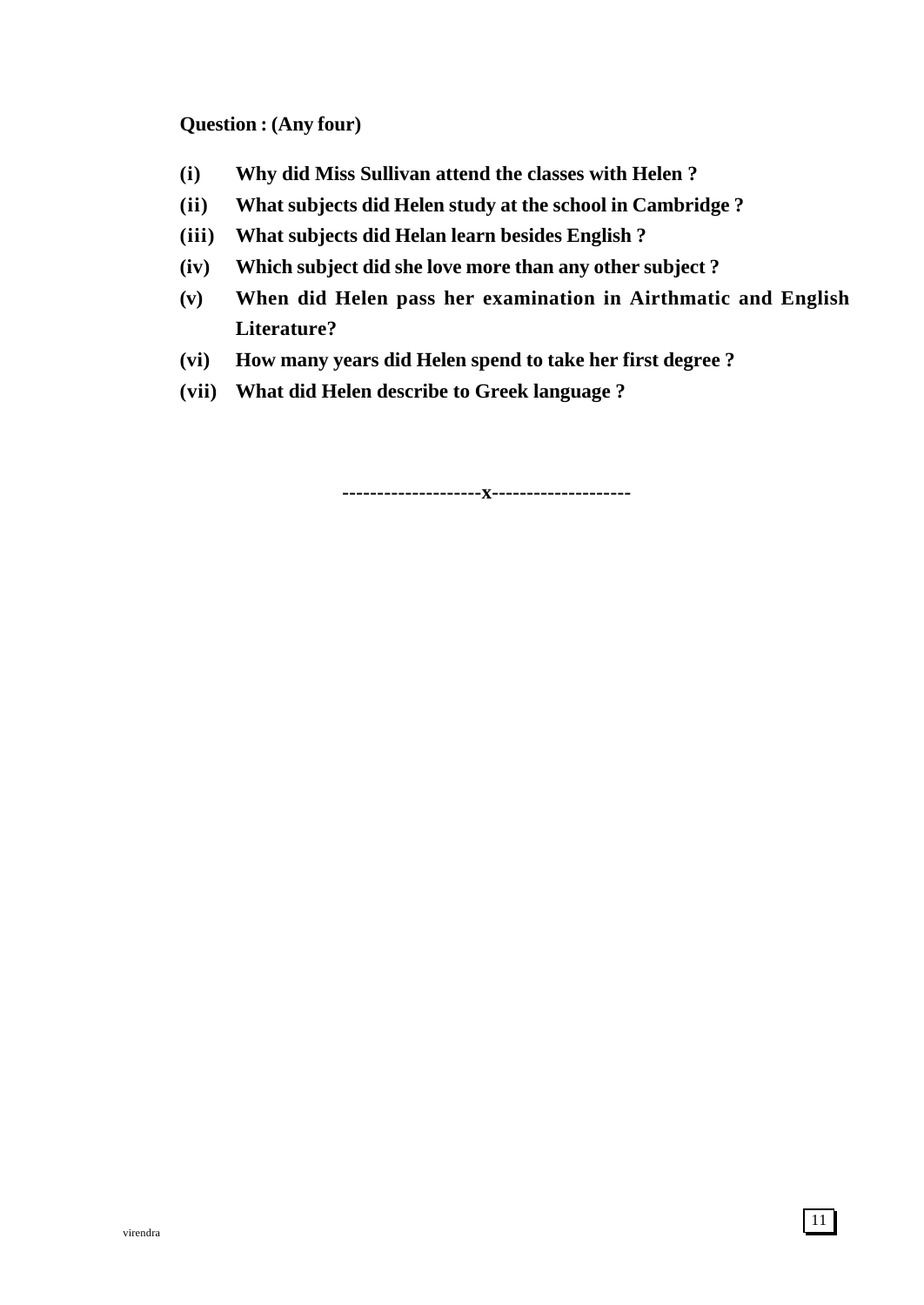### **Set-A Model Answer Subject-English Class-X**

#### **Time 3 hrs.** M.M.- 100

| Q.1(A) | $[1x5=5]$ |
|--------|-----------|
|--------|-----------|

- **Ans. (i) Bairam Khan**
	- **(ii) Mouse**
	- **(iii) Mechanic**
	- **(iv) Four**
	- **(v) Rabindranath Tagore**

| <b>(B)</b> | A        | B                            |
|------------|----------|------------------------------|
| (i)        | dumb     | not able to speak            |
| (ii)       | precious | valuable                     |
| (iii)      | shield   | protected the body in battle |
| (iv)       | rumour   | gossip, hearsay              |
| (v)        | murky    | dark                         |

**Ans 2. The qualities of the fountain are changefulness, freshness and constancy. (2)**

- **Ans 3. Upagupta see the girl again when she was suffering from dreadful disease and was driven away from the town. (2)**
- **Ans 4. Johnny carried the bag of wheat to sow his field while he went for the race. (2)**
- **Ans 5. Akbar left his state affairs under the care of Bairam Khan. (3)**
- **Ans 6. Alexander Fleming wanted to obtain the drug from the mould. (3)**
- **Ans 7. When young Adornowas sailing from Genoa with some merchants he was attacked by the Tunisians and was taken prisoners. Later he was sold as a slave. (3)**
- **Ans 8. Sohrab's opponent withdrew his challenge when he knew that Sohrab was**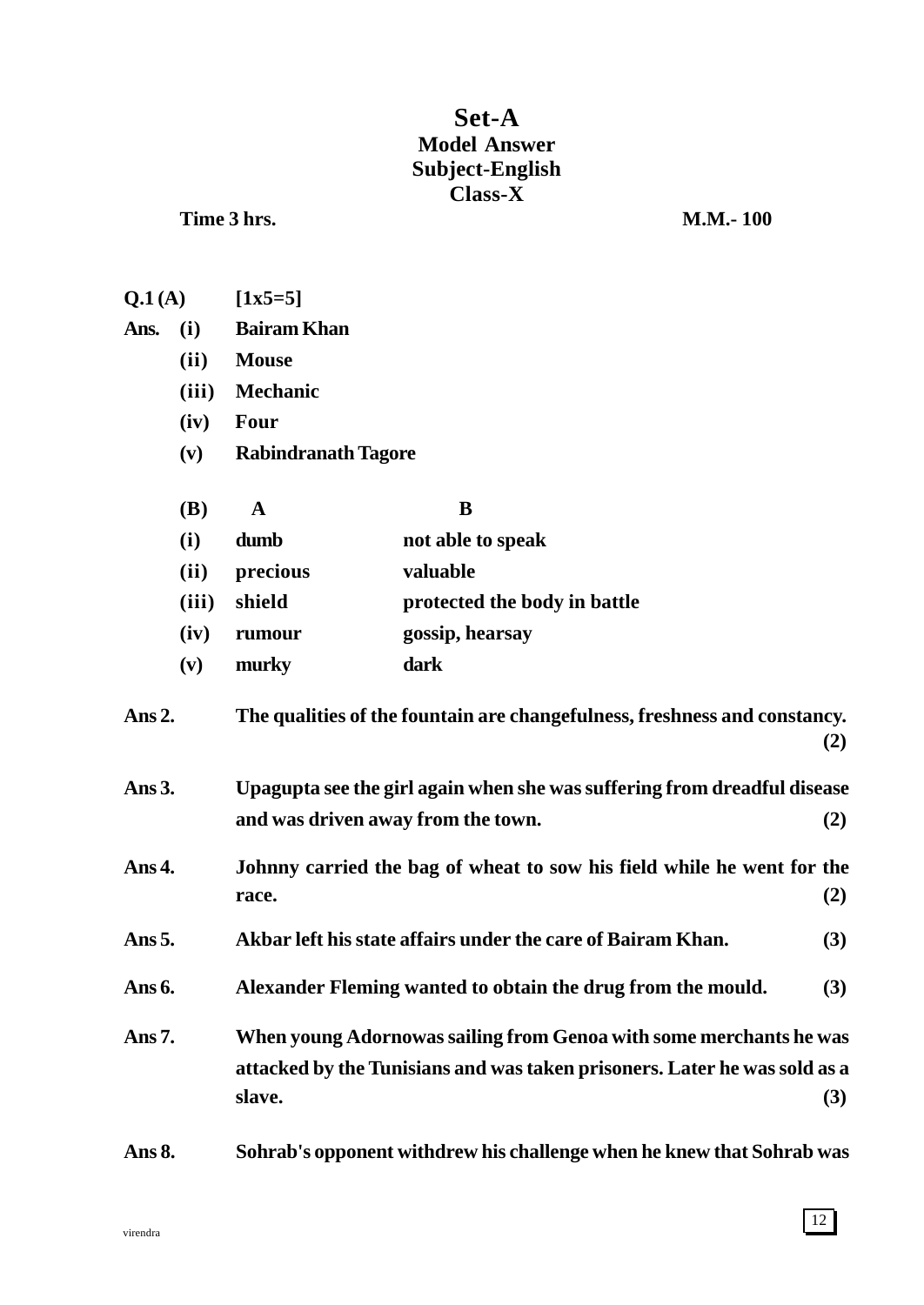**OR**

**When Sohrab's opponent knew that Sohrab was Rustum's son, he lost his courage and withdrew his challenge.**

- **Ans 9. Miss sullivan had great sympathy for blind children because she had herself been blind for sometime but recovered her eyesight. So she took keen interest in Helen's education. (3)**
- **Ans 10. Radium continuously gives off particles and invisible rays of energy because of the breaking up of its atoms. This is called radio-activity. (3)**

#### **[VOCABULARY]**

| Ans $11.(A)$ |                              |                |                                   |                                                                            | $[1x5=5]$   |
|--------------|------------------------------|----------------|-----------------------------------|----------------------------------------------------------------------------|-------------|
| (i)          | Hopeful                      | $\blacksquare$ | <b>Hopeless</b>                   |                                                                            |             |
| (ii)         | <b>Careful</b>               | $\blacksquare$ | <b>Careless</b>                   |                                                                            |             |
| (iii)        | <b>Immortal</b>              | $\blacksquare$ | <b>Mortal</b>                     |                                                                            |             |
| (iv)         | <b>Displease</b>             | $\blacksquare$ | <b>Please</b>                     |                                                                            |             |
| (v)          | <b>Irregular</b>             | $\blacksquare$ | <b>Regular</b>                    |                                                                            |             |
| <b>(B)</b>   |                              |                |                                   |                                                                            | $[1x5=5]$   |
| (i)          | A disease affecting the lung |                |                                   | asthma                                                                     |             |
| (ii)         | One's son's wife             |                |                                   | daughter in law                                                            |             |
| (iii)        |                              |                |                                   | The highest official who gives decision in a court - judge                 |             |
| (iv)         | To speak before the public   |                |                                   | publicly                                                                   |             |
| (v)          |                              |                | Hair on the face below the mouth- | beard                                                                      |             |
| Q.no. 12     | (Any Fifteen)                |                |                                   |                                                                            | $[1x15=15]$ |
| (i)          |                              |                |                                   | Ivan's father was so old that he could not give any bad advice to his son. |             |
| (ii)         | You tell the truth daily.    |                |                                   |                                                                            |             |
| (iii)        |                              |                | Teachers may be men or women.     |                                                                            |             |
| (iv)         | He is late by an hour.       |                |                                   |                                                                            |             |
| (v)          |                              |                | We should help the handicapped.   |                                                                            |             |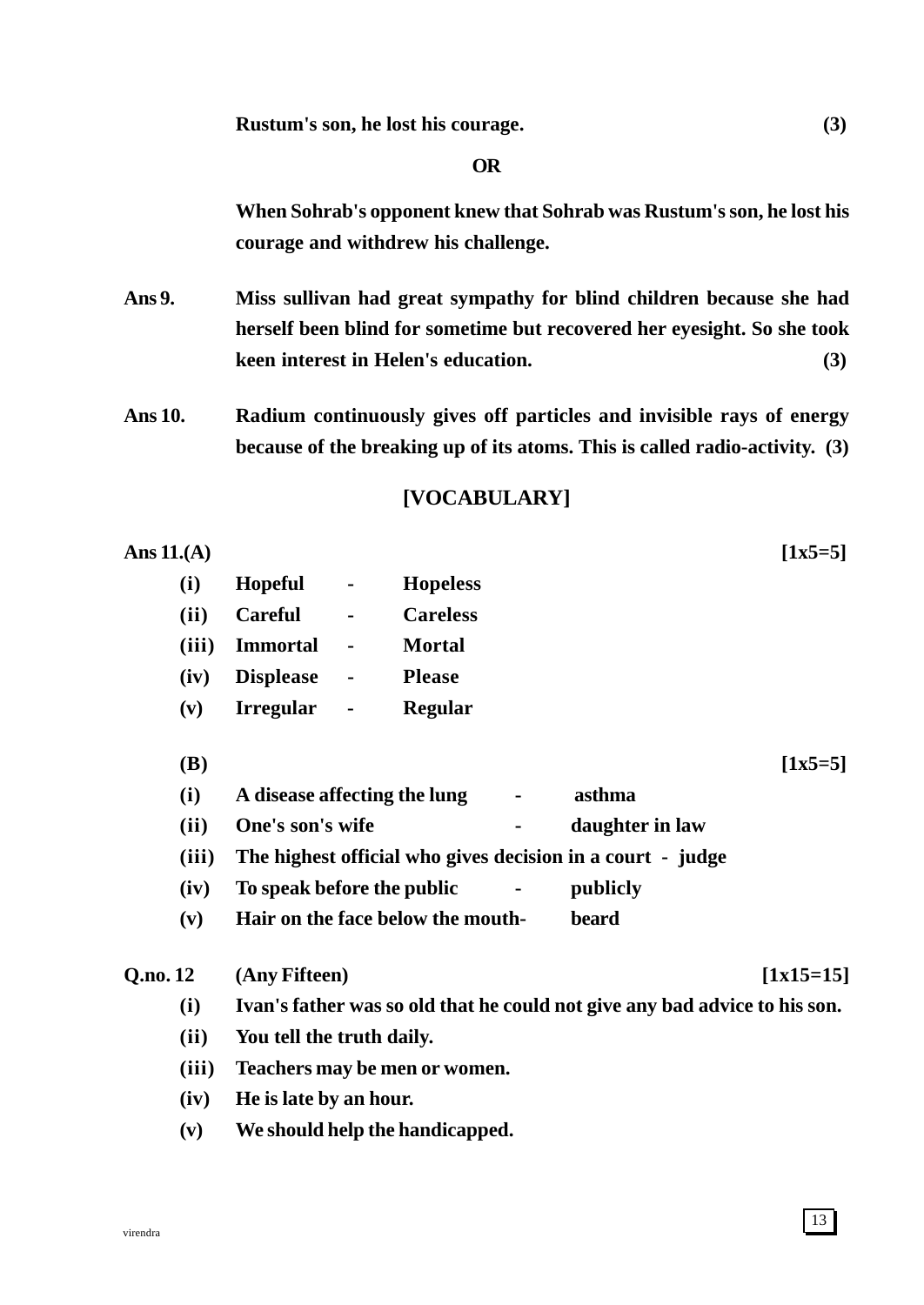- **(vi) We have got to keep to the left on the road.**
- **(vii) Many languages had been learnt by Marie Curie.**
- **(viii) Neither coffee nor tea is harmful.**
- **(ix) Prospero not only broke his magic wand but also burried his magic books.**
- **(x) If he had not worked hard, he would have failed.**
- **(xi) Durg is not as big city as Raipur.**
- **(xii) May I have another cup of tea ?**
- **(xiii) Rustum did save his country many times.**
- **(xiv) Did Sohrab collect any army ?**
- **(xv) Alexander fleming did not do very well at school in London.**
- **(xvi) The wonder drug helps to lessen a great deal of human suffering.**
- **(xviii)As long as he was in power, the state had a good and stable government.**

| Q. no. 13. Any Five | $[1x5=5]$                                                                                                                                                                                                                        |  |
|---------------------|----------------------------------------------------------------------------------------------------------------------------------------------------------------------------------------------------------------------------------|--|
| Ans:- $(i)$         | Radha reads in class 9th.                                                                                                                                                                                                        |  |
| (ii)                | Your Principal will go to Raipur tomorrow.                                                                                                                                                                                       |  |
| (iii)               | I do not need much money.                                                                                                                                                                                                        |  |
| (iv)                | India organised commonwealth games in Delhi.                                                                                                                                                                                     |  |
| (v)                 | Do you live in capital.                                                                                                                                                                                                          |  |
| (vi)                | Please, keep quiet here.                                                                                                                                                                                                         |  |
| (vii)               | It is raining daily.                                                                                                                                                                                                             |  |
| Q. no.14            | $[1x5=5]$                                                                                                                                                                                                                        |  |
| Ans:-               | Man is the social being _______ a______                                                                                                                                                                                          |  |
|                     | Nobody can lived alone ______________.                                                                                                                                                                                           |  |
|                     | and produce everything to himself _for_                                                                                                                                                                                          |  |
|                     | near each other is called neighbours _____ are_____.                                                                                                                                                                             |  |
| Q.no. 15.           | $[1x5=5]$                                                                                                                                                                                                                        |  |
| Ans:-               | The oldman asked his sons to bring a bundle of thin sticks to tie<br>together. The sons carried out his order and brought a bundle of sticks.<br>The dying father asked them to try their strength on the bundle turn by<br>him. |  |
| Q.no. 16.           | Marks should be given on the basis of students subject matter and                                                                                                                                                                |  |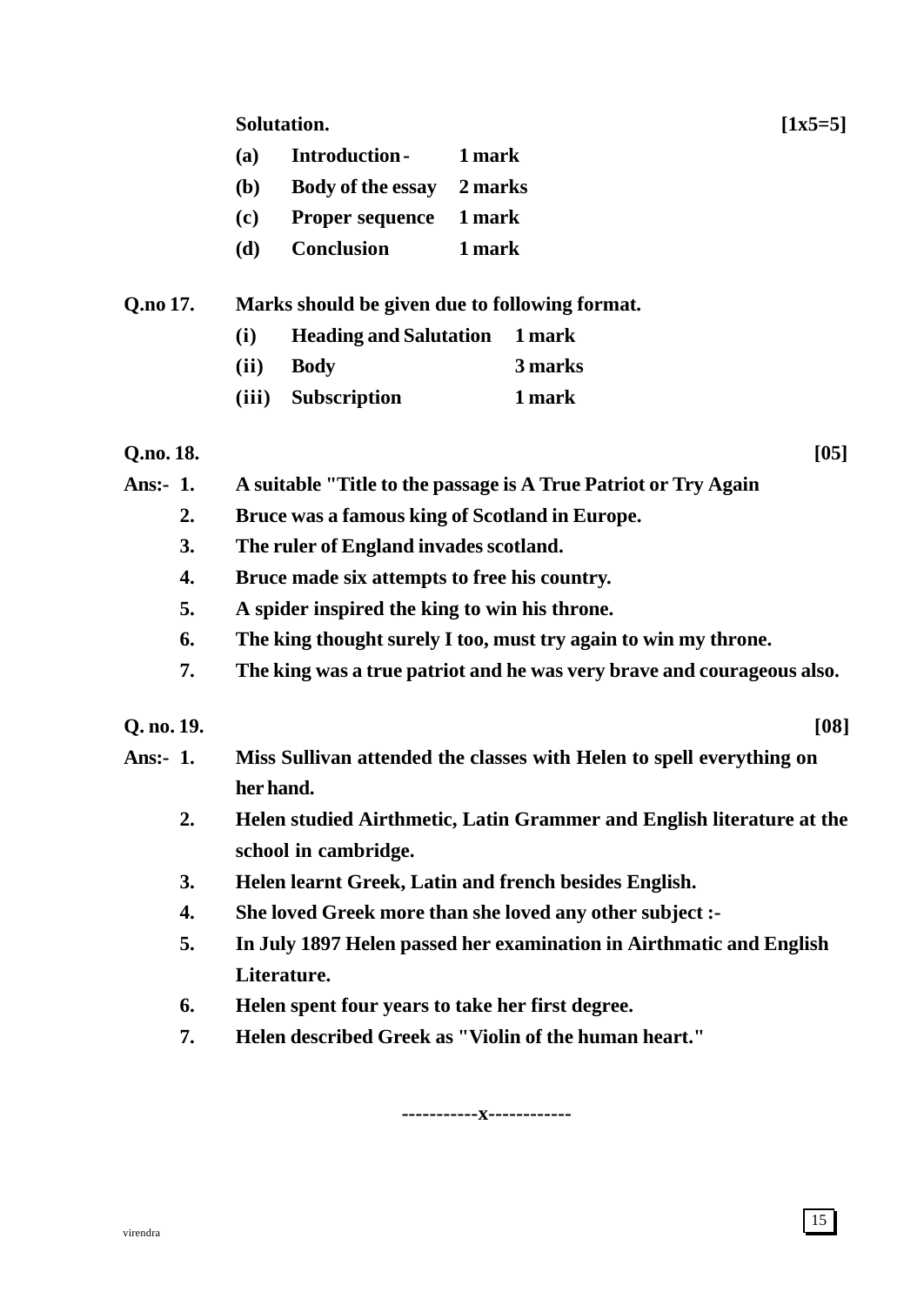# **Set - B**

# gkbZ Ldwy IVhTQdV ijh{kk

# **High School Certificate Examination**

## $l$  fiy&i $t$ u i=

#### **SAMPLE PAPER**

### fo"k; % (Subject) - GENERAL ENGLISH **Wasth | kekU**; ½

### $\mathbf{e}$ : 3  $\mathbf{\hat{x}}$ . Vk (Time- 3 Hrs) d{kk % (Class) - **10oh i** which 100 (M.M.)

#### **Instructions:-**

- **1. Attempt all the questions.**
- **2. Q. No. 01 is of objective type carries 01 mark each.**

Ques 1:-(A) Choose the correct alternatives and fill in the blanks : [1x5=5]

**(i) The fountain has been described in \_\_\_\_\_\_\_\_\_\_\_\_\_ different kinds of light.**

| $(a)$ two  | (b) three  |
|------------|------------|
| $(c)$ four | $(d)$ five |

**(ii) The fountain a very good poem composed by\_\_\_\_\_\_\_\_\_\_\_\_\_\_\_\_**

- **(a) Robert forst (b) J.R. Lowell**
- **(c) Oliver Gold Smith (d) Words worth**

**(iii) Fleming sent a woman to collect mouldy things from the market.**

**People called this woman \_\_\_\_\_\_\_\_\_\_\_\_\_**

- **(a) Mary (b) Miss Sullivan**
- **(c) Mouldy Mary (d) Mouldy**

#### **(iv) \_\_\_\_\_\_\_\_\_\_\_\_\_\_\_ wrote the tempest**

- **(a) Leo Tolstoy (b) O. Henry**
- **(c) Shakespears (d) Jawahar lal Nehru**

**(v) A medical conference was held in Verona in Italy in the year.**

| (a) | 1929 | <b>(b)</b> | 1939 |
|-----|------|------------|------|
|     |      |            |      |

**(c) 1949 (d) 1959**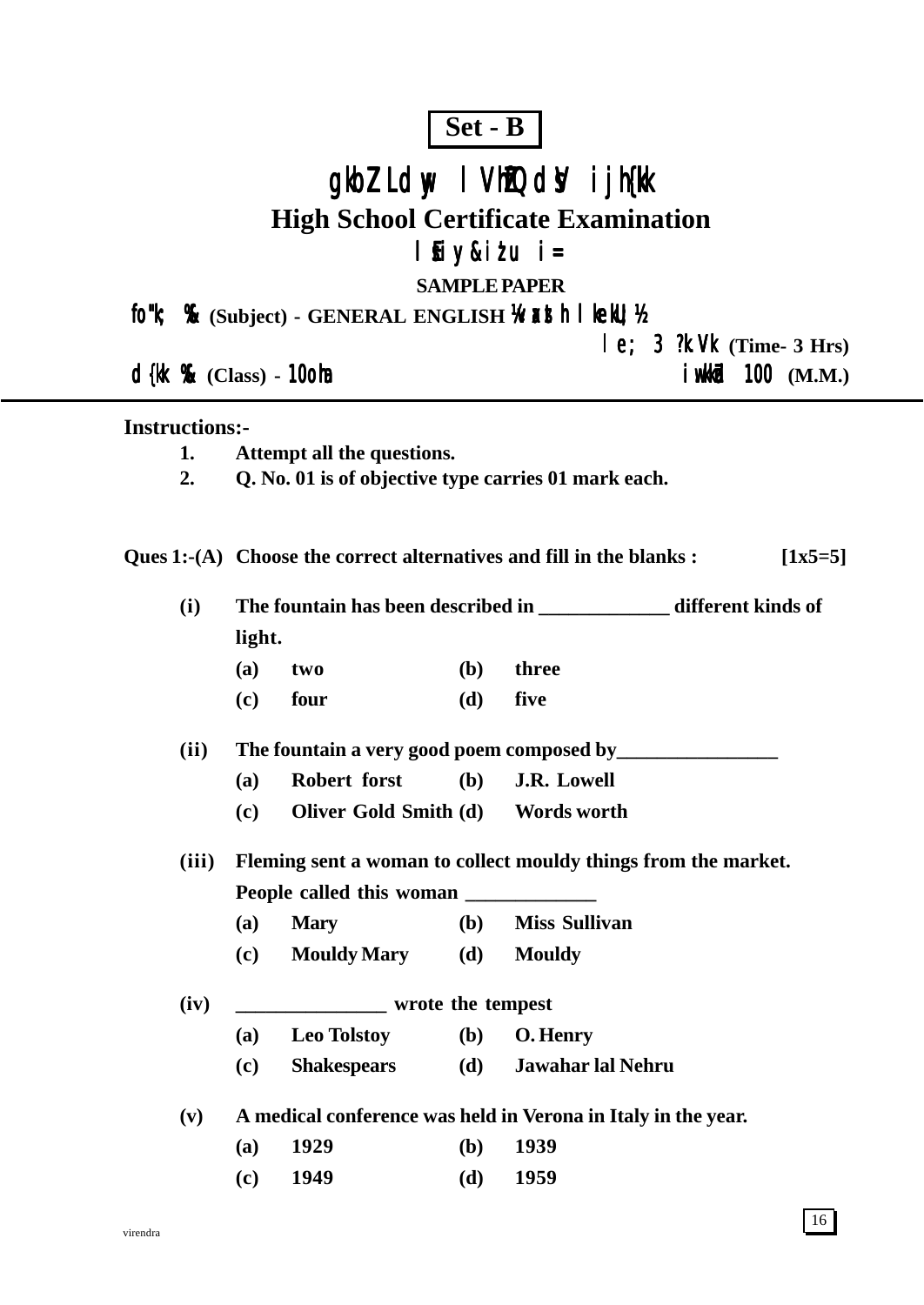**(B) Match the following words with their correct meanings. (1x5=5)**

| A       | B                     |
|---------|-----------------------|
| remedy  | <b>Method of cure</b> |
| invader | powerful              |
| mighty  | to enter as an enemy  |
| queue   | well being            |
| welfare | stand in line         |

**Note:- Answer these questions in two or three sentences each.**

| Ques $2:-$       | What did neighbours fear would happer to the Man?                    | (2) |
|------------------|----------------------------------------------------------------------|-----|
| <b>Ques 3:-</b>  | Where was Upagupta lay as leep?                                      | (2) |
| Ques $4$ :-      | What is the central idea of the poem "Stopping By The Woods On A     |     |
|                  | <b>Snowy Evening?</b>                                                | (2) |
| Ques $5:-$       | What did Akbar do to save Bairam Khan from the people at the Durbar? |     |
|                  |                                                                      | (3) |
| Ques $6$ :-      | In which medium did the mould grow the best?                         | (3) |
| <b>Ques 7:-</b>  | What did the merchants of Genoa do to carry on a prosperous trade    |     |
|                  | with foreign countries?                                              | (3) |
| <b>Ques 8:-</b>  | What are the causes of suffering of the handicapped?                 | (3) |
| <b>Ques 9:-</b>  | How did Rustum find out that Sohrab was his son?                     | (3) |
| <b>Ques 10:-</b> | What was a terrible blow to Marie?                                   | (3) |

### **[VOCABULARY]**

|      | Ques 11:-(a) Give one word for.                                                                   |     |
|------|---------------------------------------------------------------------------------------------------|-----|
| (i)  |                                                                                                   |     |
| (ii) |                                                                                                   |     |
| (b)  | Give the verb form of the following words. (any two)<br><b>Application</b> , Decision, Connection | (2) |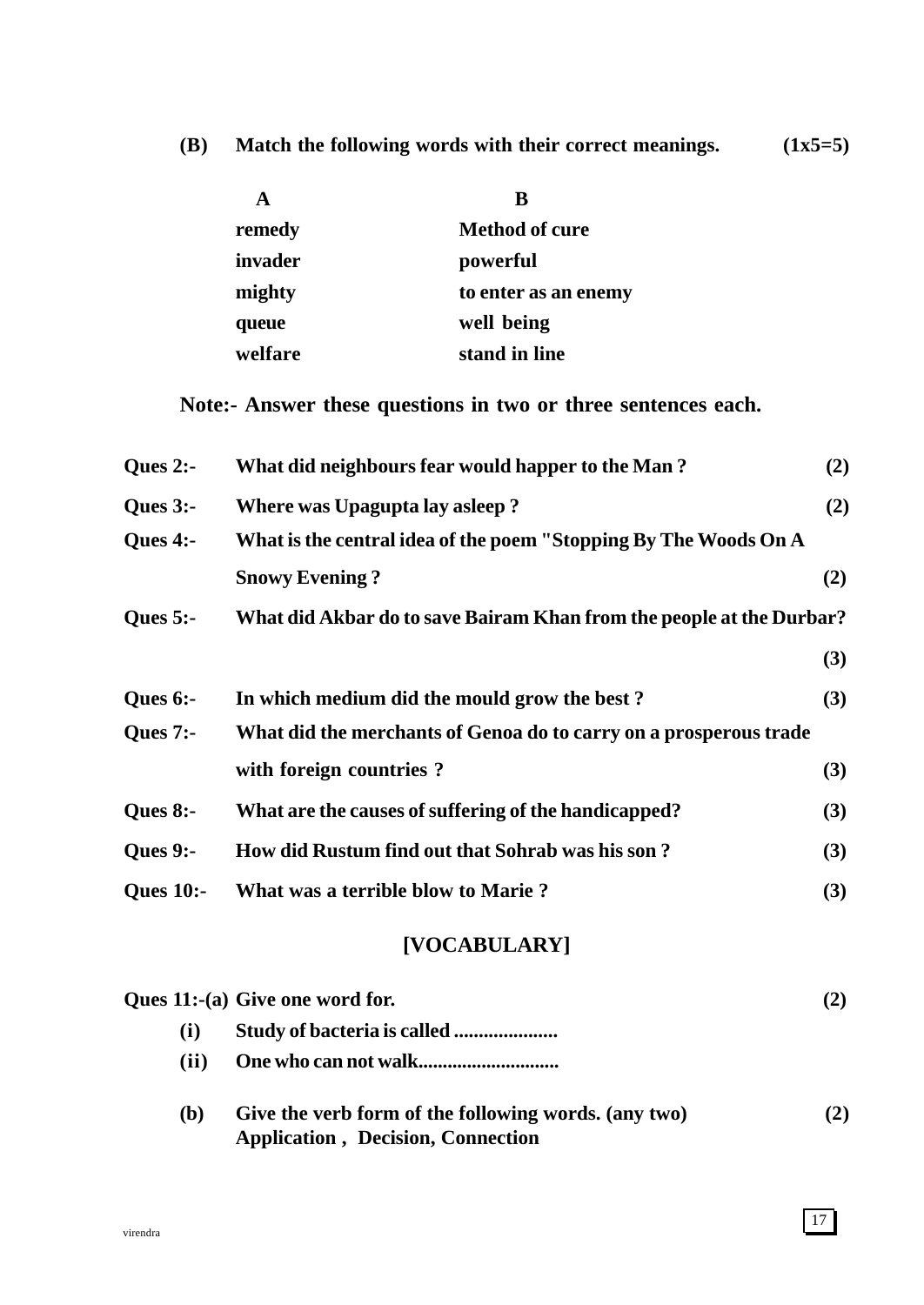| (c)              | Make the opposite of the following words using correct prefix:    |           |
|------------------|-------------------------------------------------------------------|-----------|
|                  | Mortal, Please                                                    |           |
| (d)              | Make your own sentences using these words :                       | (2)       |
|                  | Great, Cheap                                                      |           |
| (e)              | Give the comparative degree of following adjectives.              | (2)       |
|                  | Dangerous, Beatiful                                               |           |
| <b>Ques 12:-</b> | <b>Translate into English. (any five)</b>                         | $(1x5=5)$ |
| 11               | jk/kk d{kk uoeh ea i < rh g\$ A                                   |           |
| 2]               | rigkjs i kpk; l dy jk; i j tk; xa A                               |           |
| 3]               | eps vf?kd ?ku dh vko'; drk ugha g\$ A                             |           |
| 4                | Hikijr us fn $Y$ yh en dikeu $oY$ Fk [ksykn dik vik; kstu fd; k A |           |
| 5]               | $D; k \forall ki \ jkt/ktuh \text{ea jgrs gS} \$                  |           |
| 6                | $di; k$ ; gkW 'kkin cuk; s j[ka A                                 |           |
| 7]               | jkst ikuh cjl jgk g\$A                                            |           |
|                  | [GRAMMAR]                                                         |           |

|            | Ques 13:- Do as directed. (any fifteen)                               | $(1x15=15)$ |
|------------|-----------------------------------------------------------------------|-------------|
| 1.         | Alexander fleming did very well at school in London.                  |             |
|            | (change into Negative)                                                |             |
| 2.         | Sohrab collected an army.                                             |             |
|            | (change into Interrogative)                                           |             |
| 3.         | The wonder drug has helped to lessen a great deal of human suffering. |             |
|            | (change into present indefinite tense)                                |             |
| 4(a)       | He was in power                                                       |             |
| <b>(b)</b> | The state had a good and stable government.                           |             |
|            | (combine the sentences using "As long as")                            |             |
| 5.         | Adham Khan found an opportunity to approach the Emperror.             |             |

**(Add question Tag)**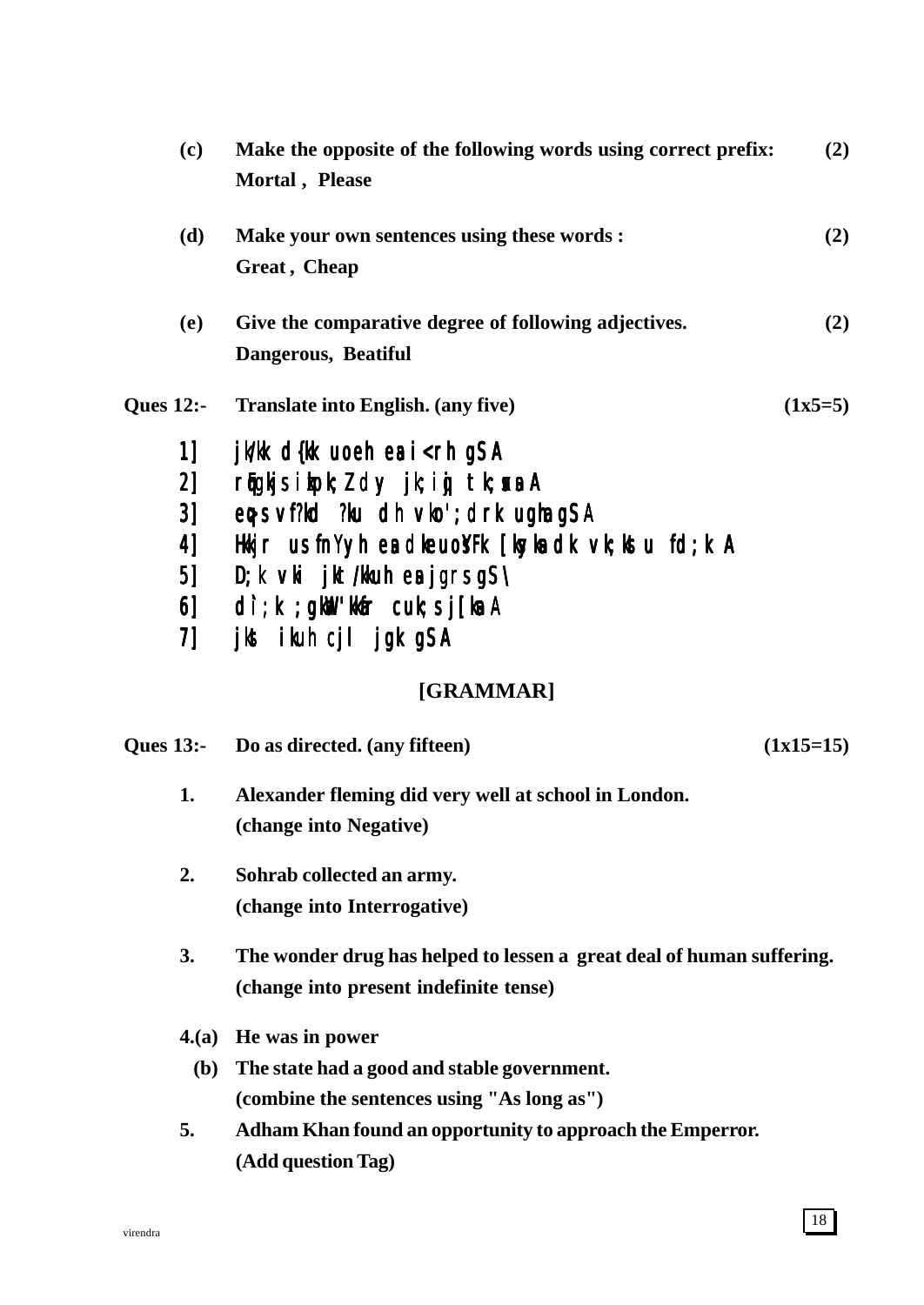- **6. We \_\_\_\_\_\_\_\_\_\_\_\_ help the handicapped. (Use correct 'modal')**
- **7. He is late by \_\_\_\_\_\_\_\_\_\_\_ hour. (fill in the blank with correct article )**
- **8. A teacher may be a man or a woman. (make plural and rewrite)**
- **9. Do you tell the truth daily ? (change into affirmative)**

**10.(a) Ivan's father was very old.**

- **(b) He could not give any bad advice to his son. (use 'so----that' and rewrite the sentence)**
- **11.(a) He worked very hard.**
	- **(b) Otherwise he would have failed. (combine the pair of sentences using "Had----- would have".)**
- **12.(a) Prospero broke his magic wand.**
	- **(b) He burried his magic books.**

**(Rewrite the pair of sentences using "Not only ----- but also")**

- **13.(a) Coffee is not harmful.**
	- **(b) Tea is not harmful. (combine the pair of sentences using "Neither---- nor")**
- **14. Marie had learnt many languages. (change the voice)**
- **15. You must keep to the left of the road. (Rewrite the sentence using "have got to")**
- **16. Rustum saved his country many times. (Rewrite the sentence using "Do" for emphasis)**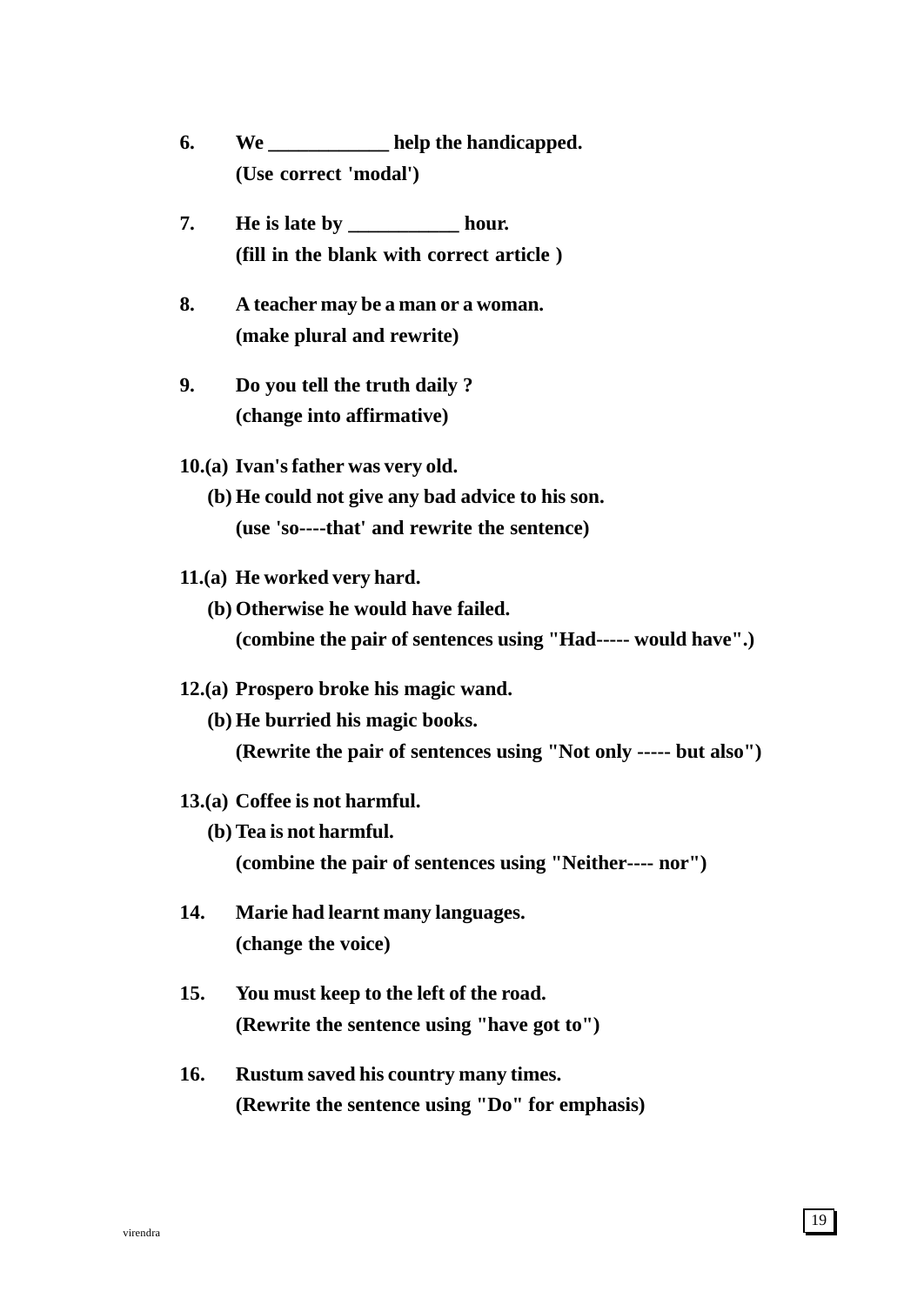| 17.              | May I have another cup of tea?                                                 |           |
|------------------|--------------------------------------------------------------------------------|-----------|
|                  | (Underline the determiner)                                                     |           |
| 18.              | Raipur is bigger city than Durg.                                               |           |
|                  | (Rewrite the sentence using positive degree of adjective)                      |           |
| <b>Ques 14:-</b> | Find the errors and correct them in given space :                              | $(1x5=5)$ |
|                  |                                                                                |           |
|                  | Nobody can lived alone                                                         |           |
|                  |                                                                                |           |
|                  |                                                                                |           |
|                  |                                                                                |           |
| <b>Ques 15:-</b> | Complete the errors and correct them in given space :                          | $(1x5=5)$ |
|                  | (Strength, sticks, dying, to tie, sons)                                        |           |
|                  | The oldman asked his ________ to bring a bundle of thin sticks _________       |           |
|                  | together. The sons carried out his order and bought a bundle of _________      |           |
|                  | The _____________ father asked them to try their _______________ on the bundle |           |
|                  | turn by him.                                                                   |           |
| <b>Ques 16:-</b> | Write an essay in about 150 words : (Any One)                                  | $(5x1=5)$ |
| (1)              | <b>An Indian Festival</b>                                                      |           |
| (2)              | <b>Electricity</b> in life                                                     |           |
| (3)              | Your best pass time                                                            |           |
| (4)              | <b>Importance of trees.</b>                                                    |           |
| (5)              | <b>An Ideal Student</b>                                                        |           |
| <b>Ques 17:-</b> | You are Mahendra Rajput the student of class X 'B' of government higher        |           |
|                  | secondry school Pendra, Bilaspur (C.G.). Write an application to your          |           |
|                  | principal for seeking permission to see Rajyotsava in Raipur.                  | (5)       |

### **OR**

**You are Harpreet Kaur, Write a letter to your friend inviting her to attend your birthday party.**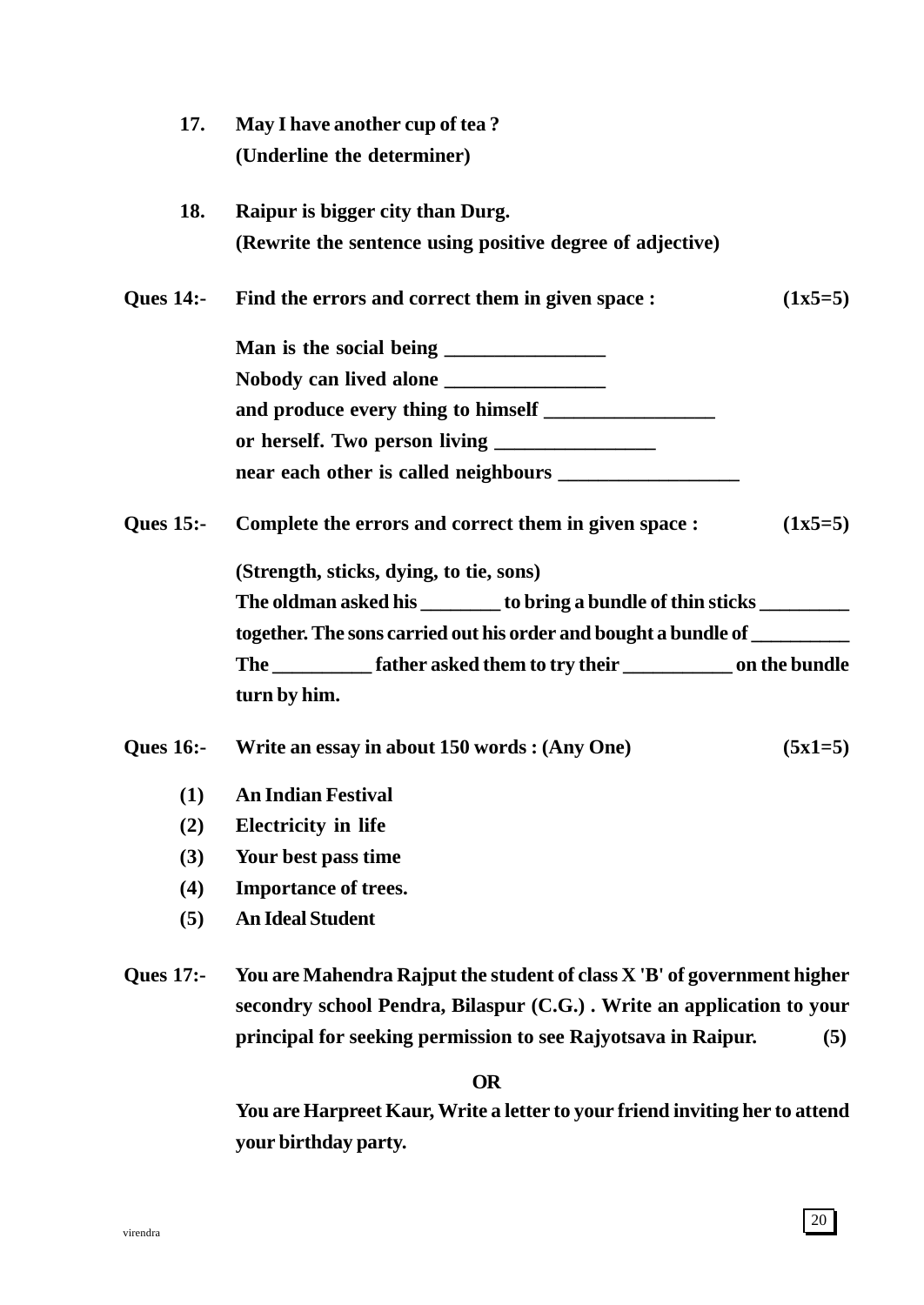#### **Ques 18:- Read this passage carefully and answer any four questions given below.**

 **(2x4=8)**

**King Bruce has been a famous king of Scotland in Europe. He was a true patriots. He was very brave and courageous also. The ruler of England was very jealous of him. He raised a large army and invaded scotland. Unluckily Bruce suffered a defeat and he had to run for life so the country of scotland came under the English rule.**

**King Bruce made six brave attempt to free his country from the English yoke but all in vain. so he was disappointed. He ran to the forest and hid himself in a cave. He was going to give up trying any more.**

**Suddenly the king's eyes fell on a spider hanging from a thread. It was trying to reach its cob-web. Every time it went up, it slipped down but it went on trying again and again. It went on making effort after effort non stop. Bruce counted nine brave attempts of the spider. Still it could not reach the cob-web.**

**The king was sure that the insect would now leave attempting any more. But he was in the wrong. Nine failures did not discourage the spider. After taking a little rest it started its tenth attempt. Step by step it went up. At first the king said,"Silly Spider why doesn't it leave the attempt ?"**

**But the king was surprised to see that this time the spider was just at the door step of its cob-web. The king thought surely I too, must try again to win my throne. Bruce raised again an army and invaded his enemy with such a force that he got a grand victory.**

**Question :**

- **1. Give a suitable Tittle to the passage.**
- **2. Who was Bruce ?**
- **3. How many attempts did Bruce make to free his country ?**
- **4. Who invaded Scotland ?**
- **5. Which insect did insire the king to win his throne ?**
- **6. What did the king think ?**
- **7. What were the qualities of the king ?**

**Ques 19:- Read the passage carefully and answer the questions given below.**

 **[2x4=8]**

**Helen then joined a school in Cambridge Massachusetts in which normal students studied. Miss sullivan had attended classes with her and**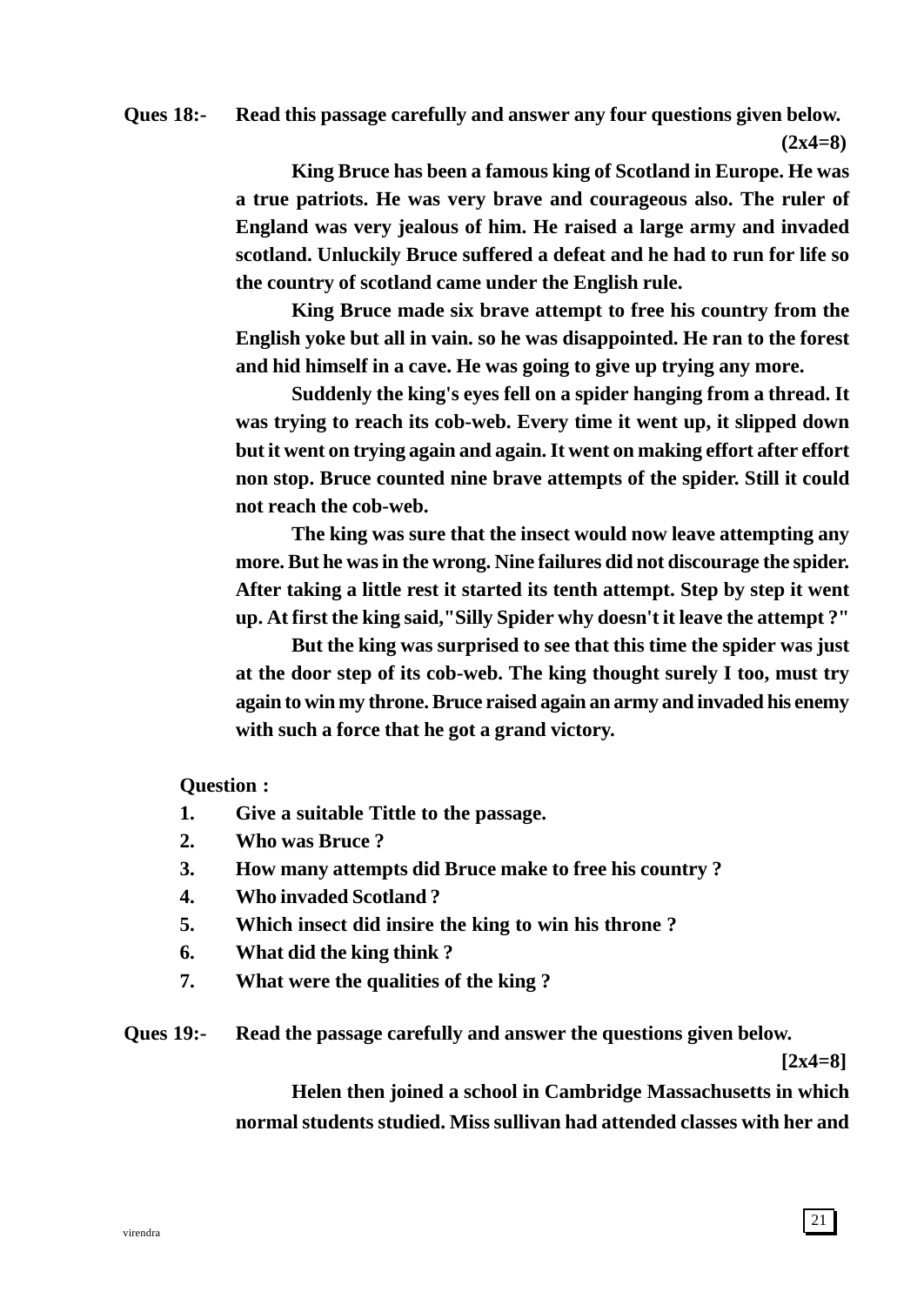**spell everything on her hands. In July 1897 Helen passed her examination in Arithmatic, Latin Grammer and English Literature. From the school at Cambridge, Helen went to Redcliffe college. Here she studied with other normal students. Miss Sullivan spelt on her hands all that she had to study. Helen took her first degree in four years like any other college students. After that she also took degrees in various subjects. She learnt Greek , Latin and French besides English. She loved Greek more than she loved any other language, and she described it as "Voilin of the human heart."**

**Question :**

- **(i) Why did Miss Sullivan attend the classes with Helan ?**
- **(ii) What subjects did Helen study at the school in Combridge ?**
- **(iii) What subjects did Helan learn besides English ?**
- **(iv) What subjects did she like more than any other subject ?**
- **(v) When did Helen pass her examination in Airthmatic and English Literature?**
- **(vi) How many years did Helen spend to take her first degree ?**
- **(vii) How did Helen describe to Greek language ?**

**---------X----------**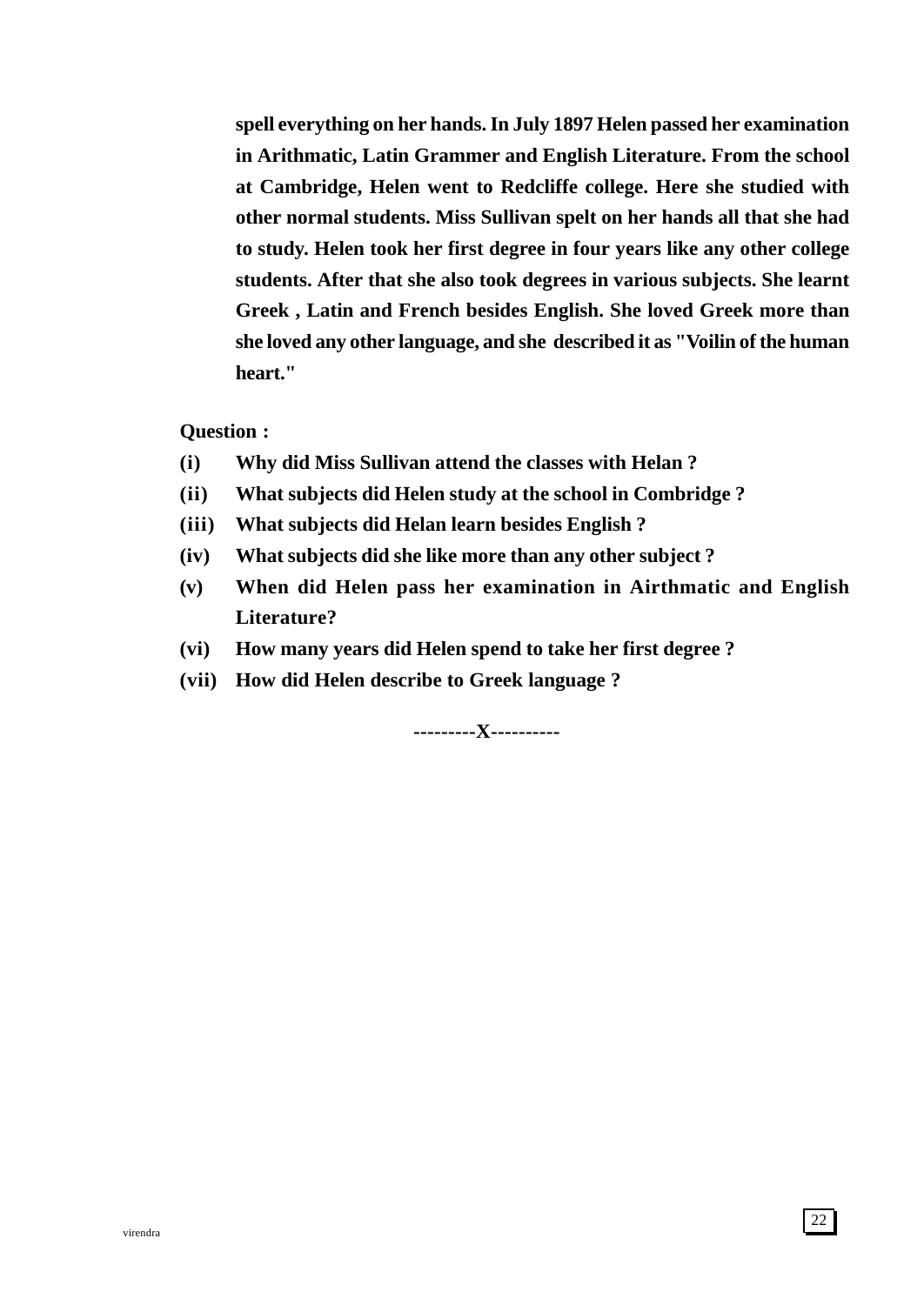### **Set-B Sample Answer Subject - General English Class - 10th**

| Q.no.1(A)   | $[1x5=5]$                                                                      |     |
|-------------|--------------------------------------------------------------------------------|-----|
| Ans:- $(i)$ | three                                                                          |     |
| (ii)        | <b>J.R. Lowell</b>                                                             |     |
| (iii)       | <b>Mouldy Mary</b>                                                             |     |
| (iv)        | <b>Shakespeare</b>                                                             |     |
| (v)         | In 1949                                                                        |     |
| <b>(B)</b>  | $[1x5=5]$                                                                      |     |
|             | method of cure<br>remedy                                                       |     |
|             | invader<br>to enter as an enemy<br>$\blacksquare$                              |     |
|             | mighty<br>powerful<br>$\blacksquare$                                           |     |
|             | stand in line<br>queue<br>$\blacksquare$                                       |     |
|             | welfare<br>well being                                                          |     |
| Ans $2$ :-  | The neighbours feared that man would die as the dog was mad.                   | (2) |
| Ans $3:$    | Upagupta was lay asleep on the dust by the city wall of Mathura.               | (2) |
| Ans $4$ :-  | The central idea of the poem "Stopping By The Woods On A Snowy Evening         |     |
|             | is that we should do a lot of work for the welfare of humanity before death.   |     |
|             |                                                                                | (2) |
| Ans $5$ :-  | Akbar at once rose from his throne and held out his arm in front of Bairam     |     |
|             | Khan to save him from the people at the durbar.                                | (3) |
| Ans $6$ :-  | The mould grew the best in warm, moist air in sugar solution.                  | (3) |
| Ans $7:$    | They sailed to distant ports with their good and brought immense               |     |
|             | wealth to the state.                                                           | (3) |
| Ans $8:$    | The causes of suffering of the handicapped are some illness and acci-<br>dent. | (3) |

23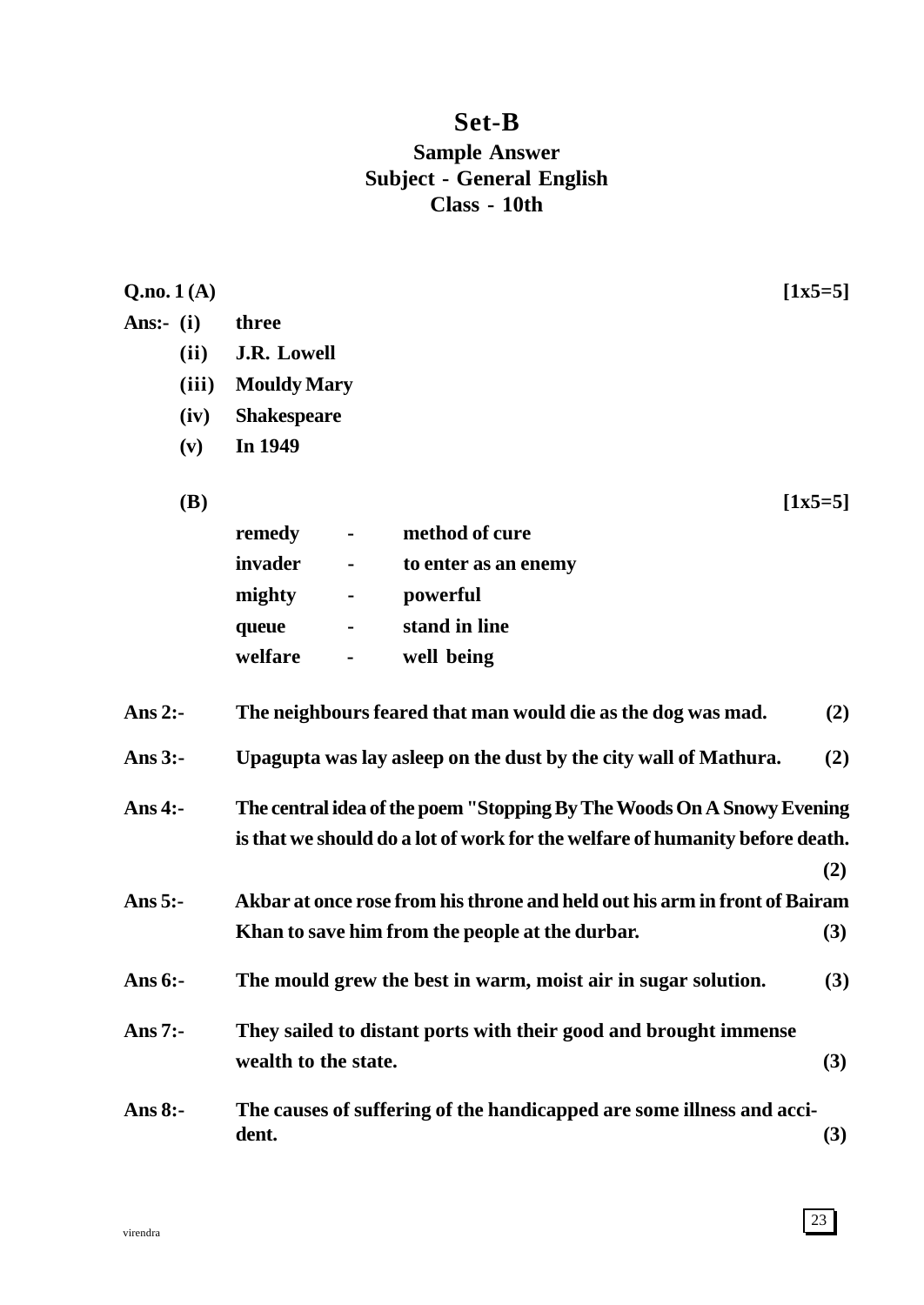| Ans $9$ :- | When Rustum saw the precious stone tied on the arm of wounded Sohrab, |     |
|------------|-----------------------------------------------------------------------|-----|
|            | he found that Sohrab was his own son.                                 | (3) |

**Ans 10:- Pierre Curie slipped and fell while crossing a street and was run over by a wagon. He was killed on the spot. It was a terrible blow to Marie. (3)**

#### **OR**

**The death of pierre curie was a terrible blow to marie.**

### **[VOCABULARY]**

| Q. no. 11(a) |                               |                                                     | $(1x2=2)$ |
|--------------|-------------------------------|-----------------------------------------------------|-----------|
| Ans:- $(i)$  | Study of bacteria is called - | bacteriology                                        |           |
| (ii)         | One who can not walk          | lame                                                |           |
| (b)          | (any two)                     |                                                     | $(1x2=2)$ |
|              | Noun form                     | <b>Verb form</b>                                    |           |
|              | <b>Application -</b>          | <b>Apply</b>                                        |           |
|              | <b>Decision</b>               | <b>Decide</b>                                       |           |
|              | Connection -                  | <b>Connect</b>                                      |           |
| (c)          |                               |                                                     | $(1x2=2)$ |
|              | <b>Mortal</b>                 | <b>Immoral</b>                                      |           |
|              | <b>Please</b>                 | <b>Displease</b>                                    |           |
| (d)          |                               |                                                     | $(1x2=2)$ |
|              |                               | Great - Mahatma Gandhi was a great leader of India. |           |
|              | Cheap - She has a cheap pen.  |                                                     |           |
| (e)          |                               |                                                     | $(1x2=2)$ |
|              | <b>Positive Degree</b>        | <b>Comparative Degree</b>                           |           |
|              | <b>Dangerous</b>              | <b>More dangerous</b>                               |           |
|              | <b>Beautiful</b>              | More beautiful                                      |           |
| Q. no.12     | $(\text{any five})$           |                                                     | $[1x5=5]$ |
| Ans:- $1$ .  | Radha reads in class 9th      |                                                     |           |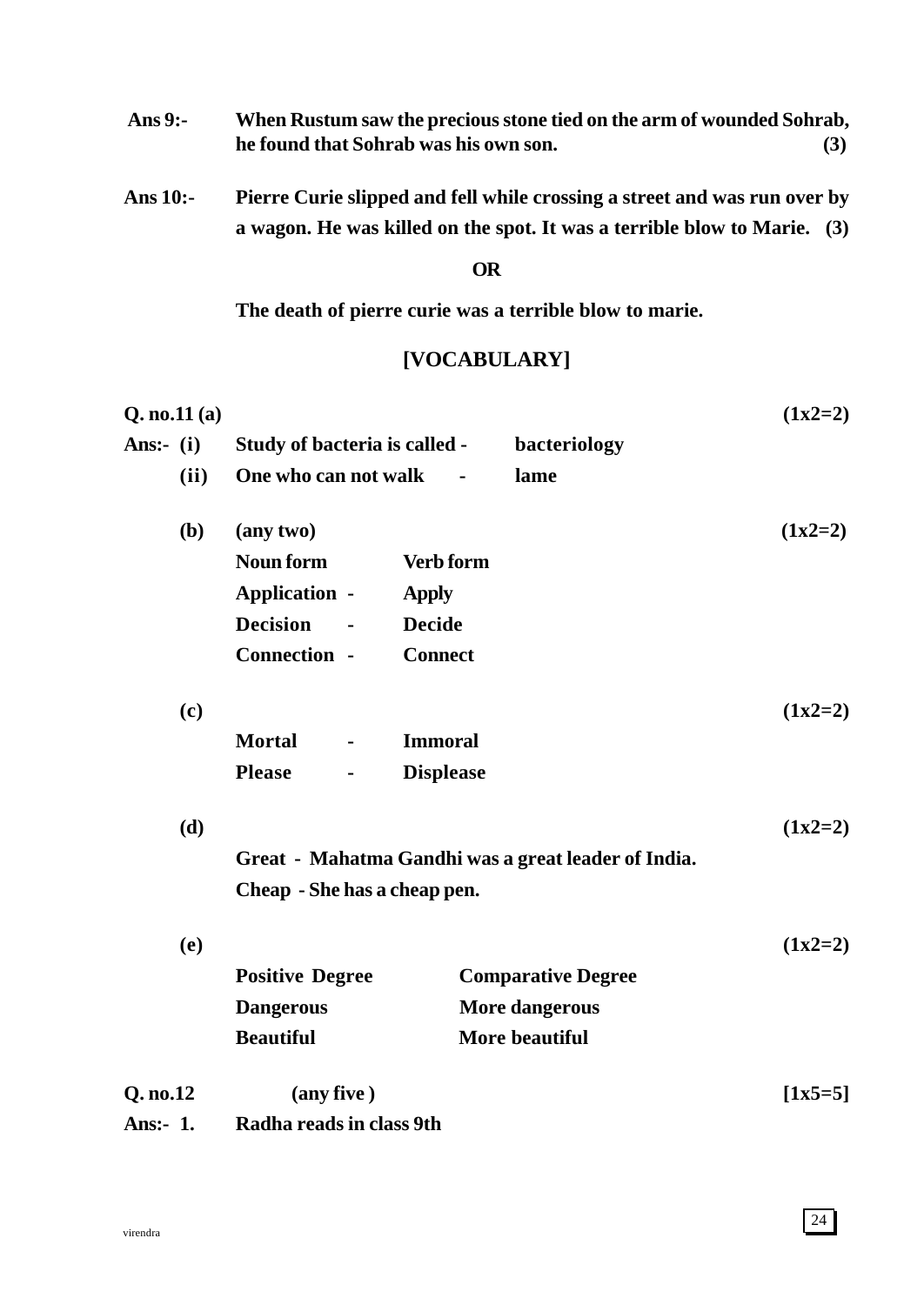- **2. Your Principal will go to Raipur tomorrow.**
- **3. I do not need much money.**
- **4. India organised common wealth games in Delhi.**
- **5. Do you live in capital ?**
- **6. It is raining daily.**
- **Q.no. 13 (any fifteen) [1x15=15]**

- **Ans:- 1. Alexander fleming did not do very well at school in London.**
	- **2. Did Sohrab collect an army ?**
	- **3. The wonder drug helps to lessen a great deal of human suffering.**
	- **4. As long as he was in power, the state had a good and stable government.**
	- **5. Adham Khan found an opportunity to approach the emperor, didn't he ?**
	- **6. We should help the handicapped.**
	- **7. He is late by an hour.**
	- **8. Teachers may be men or women.**
	- **9. You tell the truth daily.**
	- **10. Ivan's father was so old that he could not give any bad advice to his son.**
	- **13. Neither coffee nor tea is harmful.**
	- **14. Many languages had been learnt by Marie.**
	- **15. You have got to keep to the left of the road**
	- **16. Rustum did save his country many times.**
	- **17. May I have another cup of tea ?**
	- **18. Durg is not as big city as Raipur.**

#### **Q.no. 14 [1x5=5]**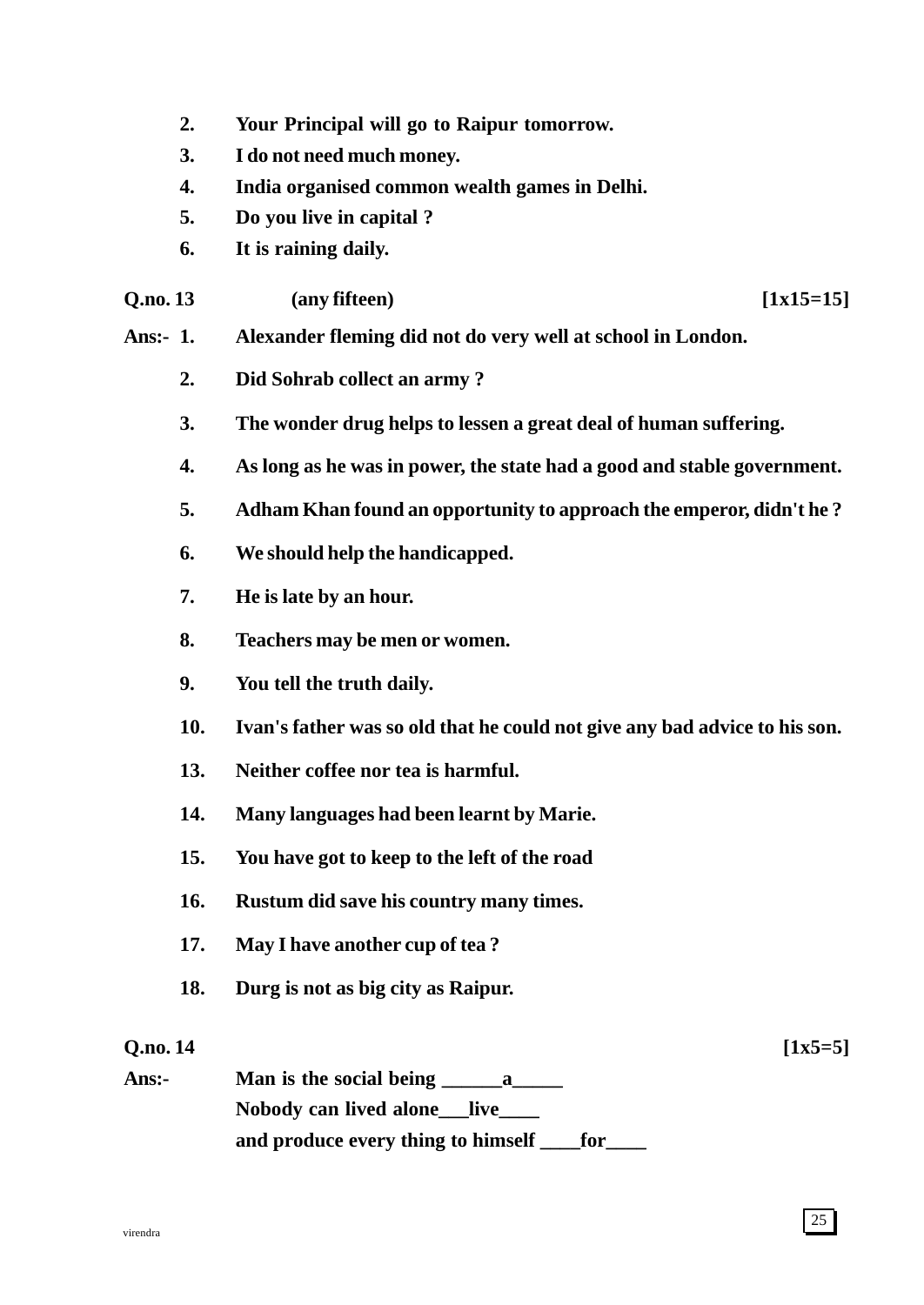|             | or herself. Two person living _____ person___                                                 |
|-------------|-----------------------------------------------------------------------------------------------|
|             | near each other is called neighbours ______ are_____                                          |
| Q.no. 15:-  | (5)                                                                                           |
| Ans:-       | The oldman asked his sons to bring a bundle of thin sticks to tie together.                   |
|             | The sons carried out his order and bought a bundle of sticks. The dying                       |
|             | father asked them to try their strength on the bundle turn by him.                            |
| Q.no. 16.   | Marks should be given on the basis of students subject matter and                             |
|             | $[5x1=5]$<br>presentation.                                                                    |
|             | <b>Introduction-</b><br>1 mark<br><b>(a)</b>                                                  |
|             | <b>Body of the essay</b><br>2 marks<br>( <b>b</b> )                                           |
|             | <b>Proper sequence</b><br>1 mark<br>(c)                                                       |
|             | (d)<br><b>Conclusion</b><br>1 mark                                                            |
| Q.no. 17.   | Marks should be given due to the following format.<br>[05]                                    |
| 1.          | (Address and date) Heading and salutation<br>1 mark                                           |
| 2.          | 3 marks<br><b>Body</b>                                                                        |
| 3.          | 1 mark<br><b>Subscription</b>                                                                 |
| Q.no. 18    | [08]                                                                                          |
| Ans:- $(i)$ | A suitable title to the passage if "A true Patriot" or "Try again".                           |
| (ii)        | Bruce was a famous king of Scotland in Europe.                                                |
| (iii)       | Bruce made six attempts to free his country.                                                  |
| (iv)        | The ruler of England invaded scotland.                                                        |
| (v)         | The spider inspired the king to win his throne.                                               |
| (vi)        | The king thought that I too, must try again to win my throne.                                 |
| Q. no. 19.  | [08]                                                                                          |
| Ans:- 1.    | Miss Sullivan attended the classes with Helen to spell everything on her                      |
|             | hand.                                                                                         |
| 2.          | Helen studied Airthmetic, Latin Grammar and English literature at the<br>school in cambridge. |
| 3.          | Helen learnt Greek, Latin and french besides English.                                         |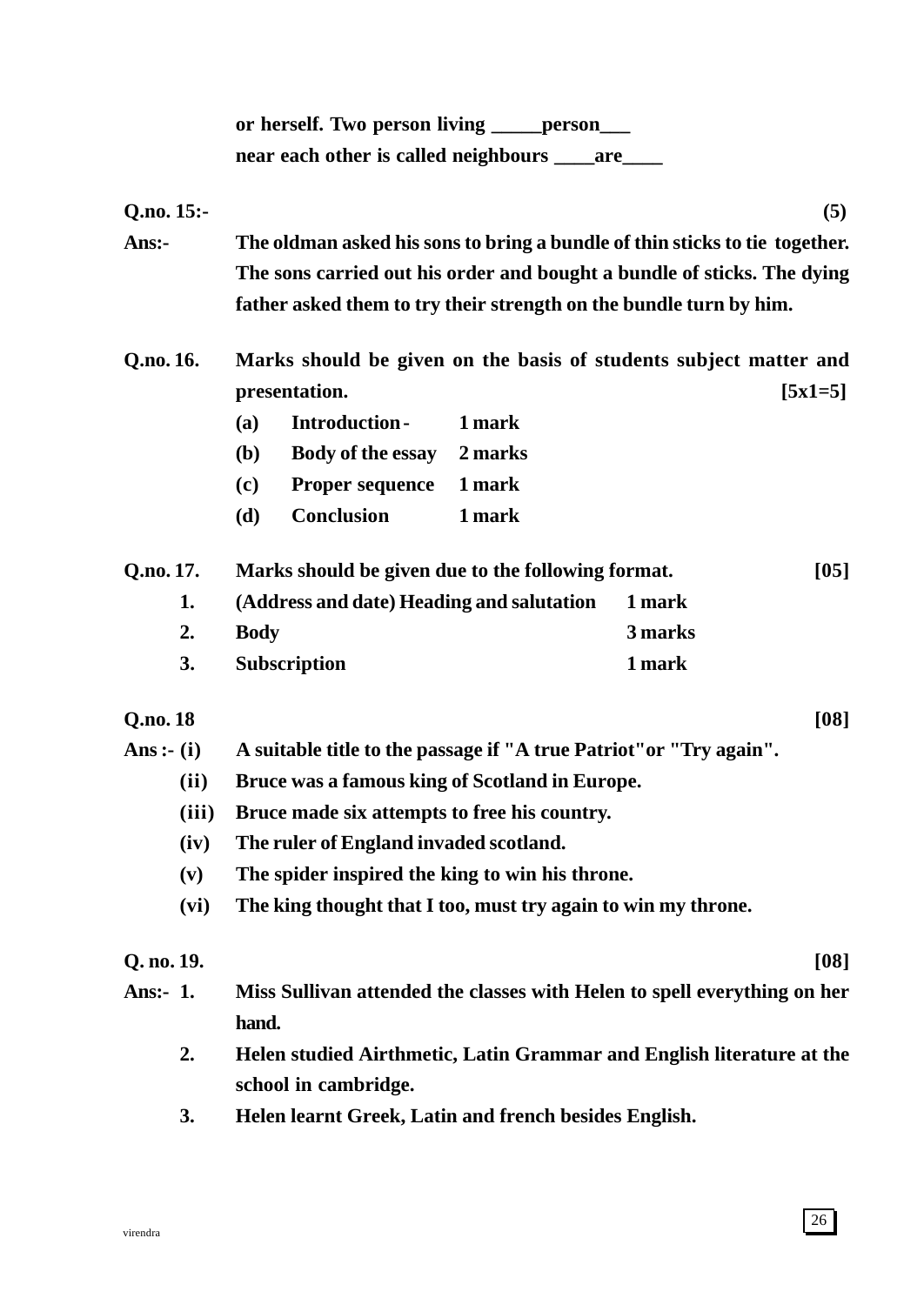- **4. She loved Greek more than she loved any other language.**
- **5. In July 1897 Helen passed her examination in Airthmatic and English Literature.**
- **6. Helen spent four years to take her first degree.**
- **7. Helen described Greek as "Violin of the human heart."**

**--------x--------**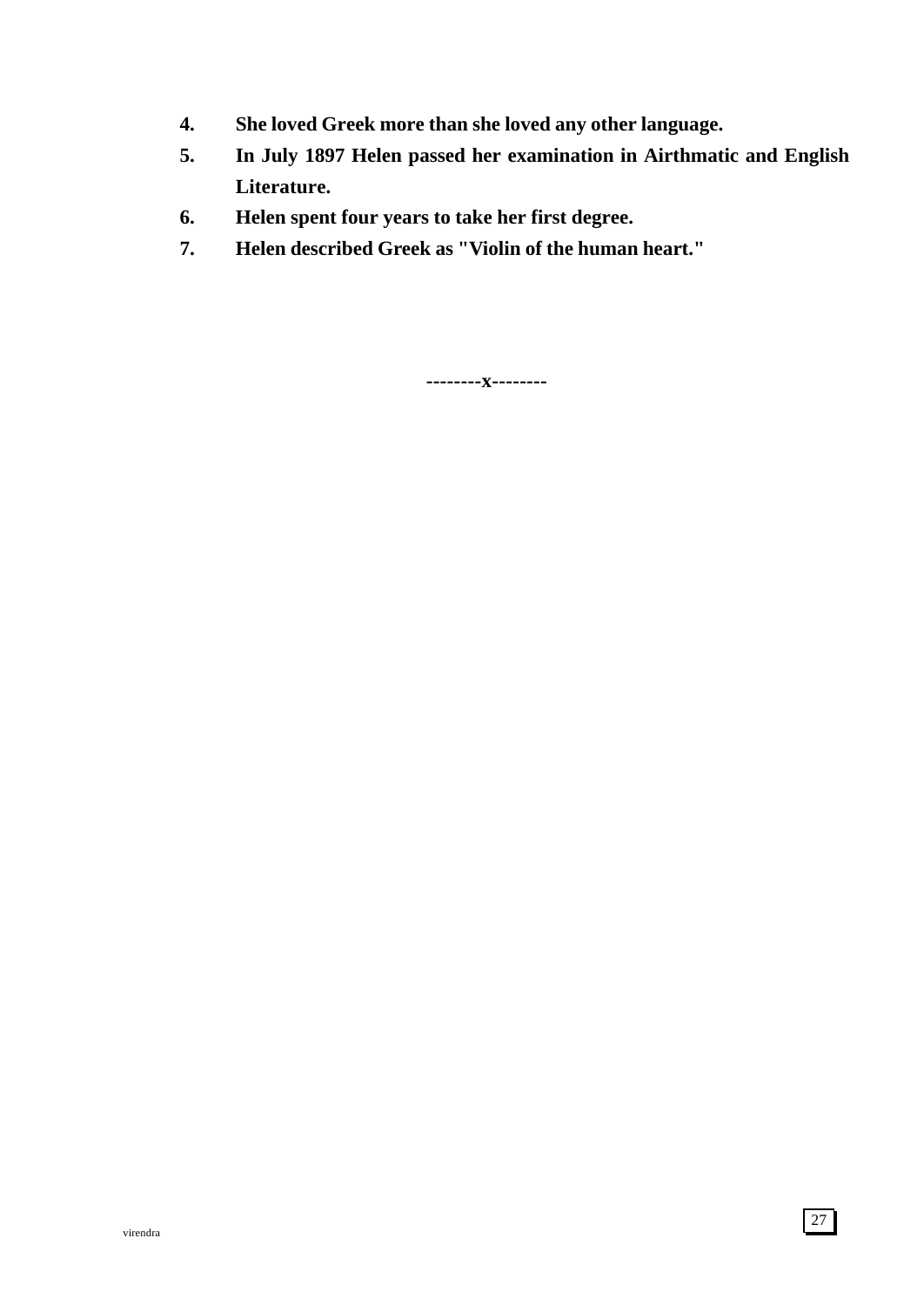| ۳۱ |  |  |
|----|--|--|
|----|--|--|

# gkbZ Ldwy I VhTQdV ijh{kk

# **High School Certificate Examination**

### l fiy&itu i=

### **SAMPLE PAPER**

#### fo"k; % (Subject) - GENERAL ENGLISH **Xvaxth | kekU**; ½

| $le; 3$ $\mathcal{R}\mathcal{M}$ (Time- 3 Hrs) |  |  |  |
|------------------------------------------------|--|--|--|
|------------------------------------------------|--|--|--|

| $d$ { $k \mathcal{R}$ (Class) - 100 $n$ | ivkid $100$ (M.M.) |  |
|-----------------------------------------|--------------------|--|
|                                         |                    |  |

#### **Instructions:-**

- **1. Attempt all the questions.**
- **2. Q. No. 01 is of objective type carries 01 mark each.**

**Que 1:-(A) Choose the correct answer. (1x5=5)**

- **(i) Who suspected the conduct of Bairam Khan ?**
	- **(a) Akbar (b) Adham Khan**
	- **(c) Chief minister (d) Humayun**

#### **(ii) Alexander fleming published his findings-**

- **(a) 1929 (b) 1939**
- **(c) 1949 (d) 1959**
- **(iii) The name of Adorno's party was.**
	- **(a) People's party (b) Congress party**
		- **(c) Nobles party (d) Women's Party**

#### **(iv) Persia was the previous name of-**

- **(a) India (b) Iraque**
- **(c) Iran (d) Japan**
- **(v) Marie curie was born in-**
	- **(a) England (b) Newzealand**
	- **(c) Greenland (d) Poland**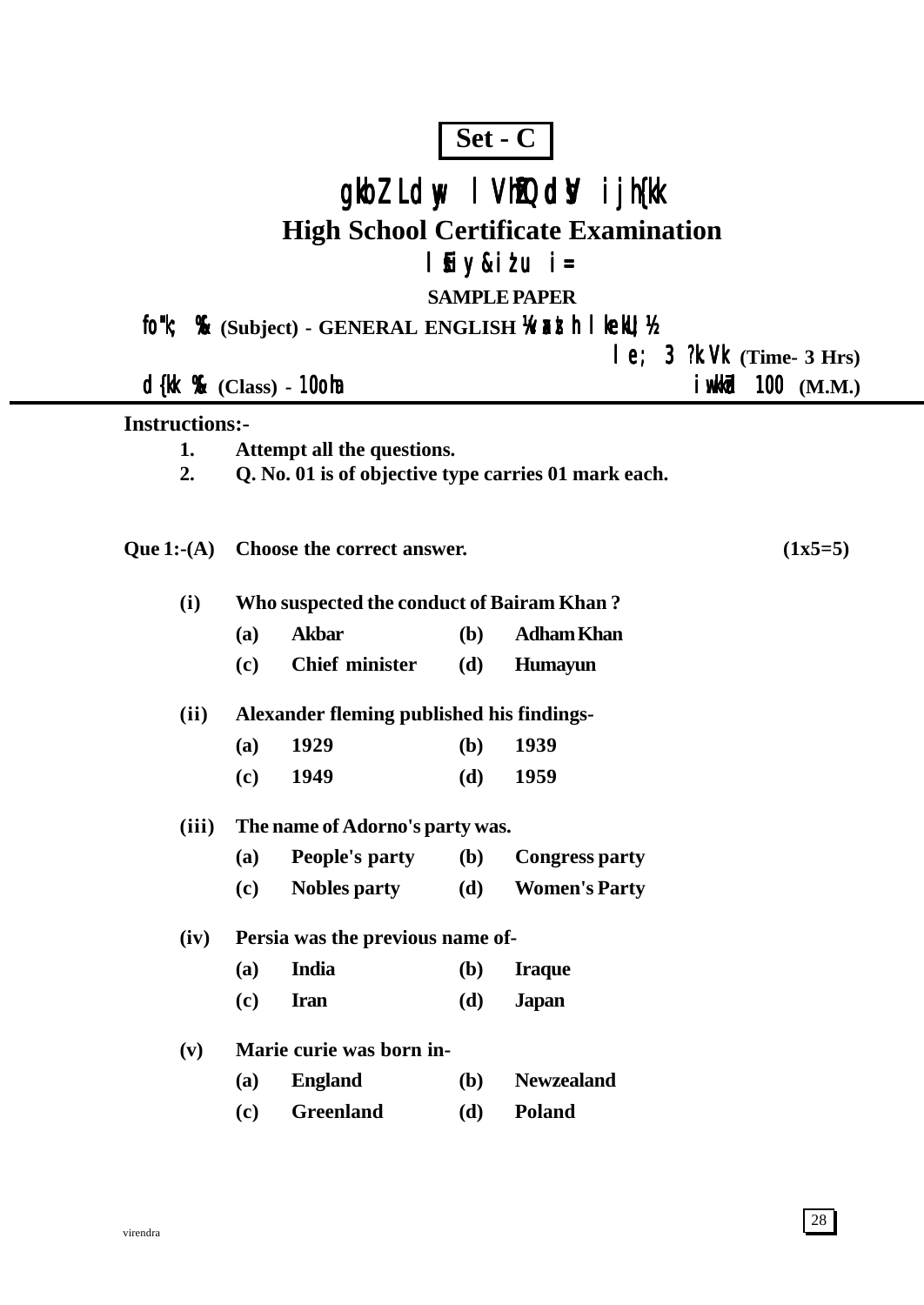| <b>(B)</b> |                      | Match the column 'A' and column 'B' |                     |  |  |  |  |
|------------|----------------------|-------------------------------------|---------------------|--|--|--|--|
|            | A                    |                                     | B                   |  |  |  |  |
|            | (i)                  | <b>Peasant</b>                      | <b>Spirit</b>       |  |  |  |  |
|            | (ii)<br><b>Ariel</b> |                                     | <b>Helen Keller</b> |  |  |  |  |
|            | (iii)                | The fountain                        | <b>Sammy</b>        |  |  |  |  |
|            | (iv)                 | <b>Modern miracle</b>               | <b>J.R. Lowell</b>  |  |  |  |  |
|            | $(\mathbf{v})$       | <b>Tortoise</b>                     | Ivan                |  |  |  |  |

**Note:-Answer the questions in about two or three sentences each :-**

| <b>Que 2:-</b>  | When Upagupta saw the girl lying near the wall what did he do?                                                                                                                | (2)       |
|-----------------|-------------------------------------------------------------------------------------------------------------------------------------------------------------------------------|-----------|
| <b>Que 3:-</b>  | Where does the auther halt his horse with the reference of "Stopping By                                                                                                       |           |
|                 | <b>The Woods On A Snowy Evening"?</b>                                                                                                                                         | (2)       |
| <b>Que 4:-</b>  | What was the wonder that happened in the end of the poem "Elegy On The                                                                                                        |           |
|                 | Death Of A Mad Dog"?                                                                                                                                                          | (2)       |
| <b>Que 5:-</b>  | What charges did Adham Khan bring against Bairam Khan?                                                                                                                        | (3)       |
| Que 6:-         | Sohrab's mother told some secret to her son, what was that?                                                                                                                   | (3)       |
| <b>Que 7:-</b>  | Give the definition of "Mould".                                                                                                                                               | (3)       |
| <b>Que 8:-</b>  | Who was Ariel? How did he become Prospero's servant?                                                                                                                          | $(1+2)$   |
| <b>Que 9:-</b>  | What advice did the old man give when he was dying?                                                                                                                           | (3)       |
| <b>Oue 10:-</b> | How did Miss Sullivan teach Helen words?                                                                                                                                      | (3)       |
|                 | [VOCABULARY]                                                                                                                                                                  |           |
|                 | Que 11:-(A) Make noun from the following words using suffixes.<br>Defend,<br>Protect,<br><b>Brave</b>                                                                         | $(1x3=3)$ |
| <b>(B)</b>      | Give one word for the following sentences.<br>(i) Number of buses, ship, aircrafts etc.<br>(ii) A disease effecting the lungs.<br>(iii) Loss or destruction of a ship at sea. | $(1x3=3)$ |

| (C) | <b>Give correct antonyms of the following:</b> | $(1x4=4)$ |  |               |  |
|-----|------------------------------------------------|-----------|--|---------------|--|
|     |                                                | Forgive   |  | (ii) Imprison |  |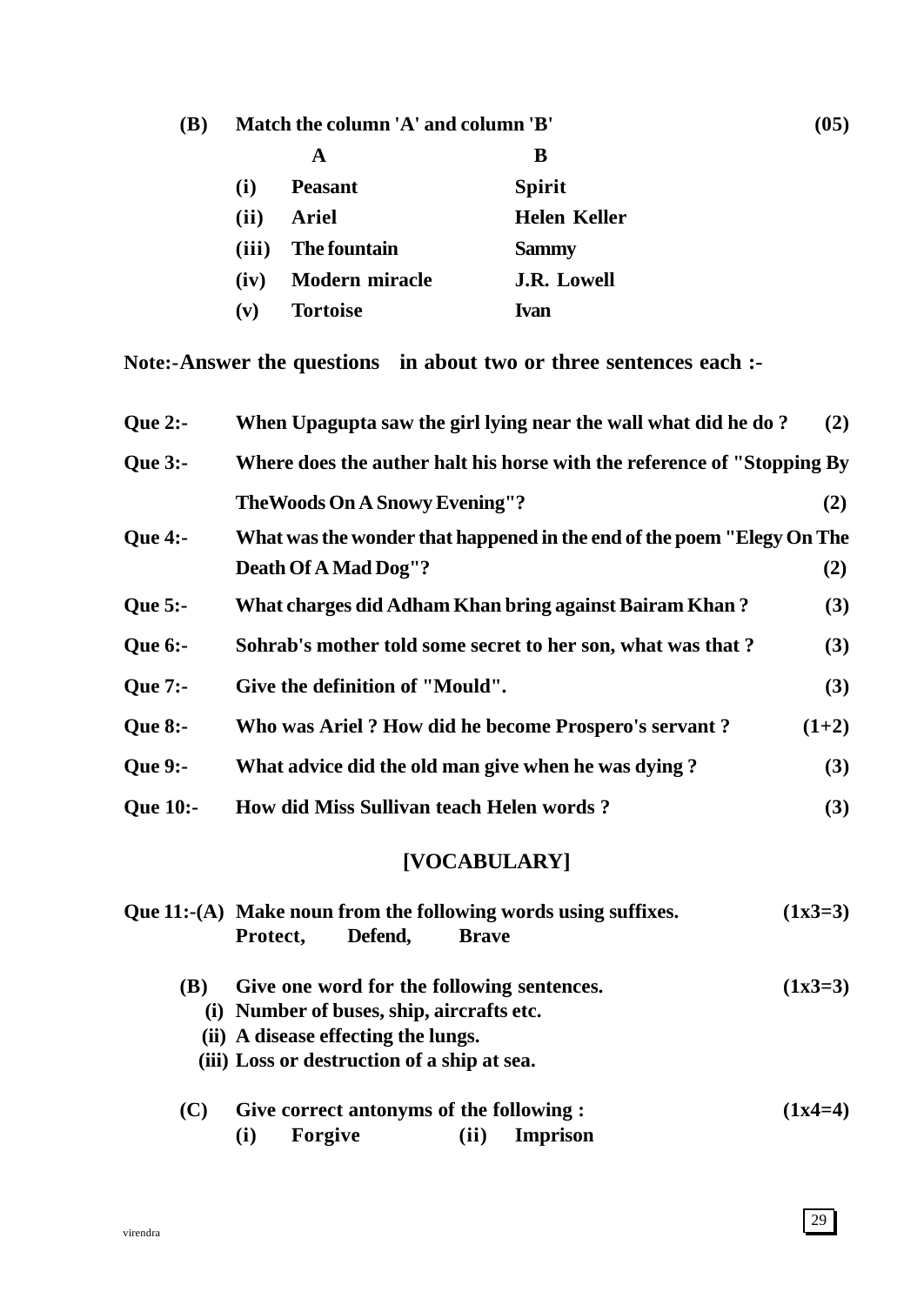**(iii) Hatred (iv) Advance**

|                                        | Que 12:- Translate into English. (Any Five)                                                                                                                                                                                                                                    | $(1x5=5)$   |
|----------------------------------------|--------------------------------------------------------------------------------------------------------------------------------------------------------------------------------------------------------------------------------------------------------------------------------|-------------|
| 1]<br>2]<br>3]<br>4]<br>5]<br>6]<br>7] | jk/kk d{kk uoeh ea i < rh g\$ A<br>rligkis ikpk; l dy jk; ig tk; xa A<br>etps vf?kd ?ku dh vko'; drk ugha g\$ A<br>Hikijr us fnYyh en dikeuo) Fk [kykn dk vk; kstu fd; k A<br>D; k vki jkt/kkuh ea jgrs g $\lambda$<br>di;k; gkW 'kkafr cuk; sj[ka A<br>jkst ikuh cjl jgk g\$A |             |
| <b>Que 13:-</b>                        | Do as directed :- (Any Fifteen)                                                                                                                                                                                                                                                | $(1x15=15)$ |
| (1)                                    | Adham Khan found an opportunity to approach the Emperor.<br>(Add question tag)                                                                                                                                                                                                 |             |
|                                        | $(2)(i)$ He was in power.<br>(ii) The state had a good and stable government.<br>(combine the sentences using 'As long as')                                                                                                                                                    |             |
| (3)                                    | The wonder drug has helped to lessen a great deal of human suffering.<br>(change into present indefinite tense)                                                                                                                                                                |             |
| (4)                                    | Alexander fleming did very well at school in London.<br>(change into Negative)                                                                                                                                                                                                 |             |
| (5)                                    | Sohrab collected an army.<br>(change into interrogative)                                                                                                                                                                                                                       |             |
| (6)                                    | Ivan's father was very old.<br>He could not give any bad advice to his son.<br>(use "so--- that" and rewrite the sentence)                                                                                                                                                     |             |
| (7)                                    | Do you tell the truth daily?<br>(change into affirmative)                                                                                                                                                                                                                      |             |

**(8) A teacher may be a man or a woman.**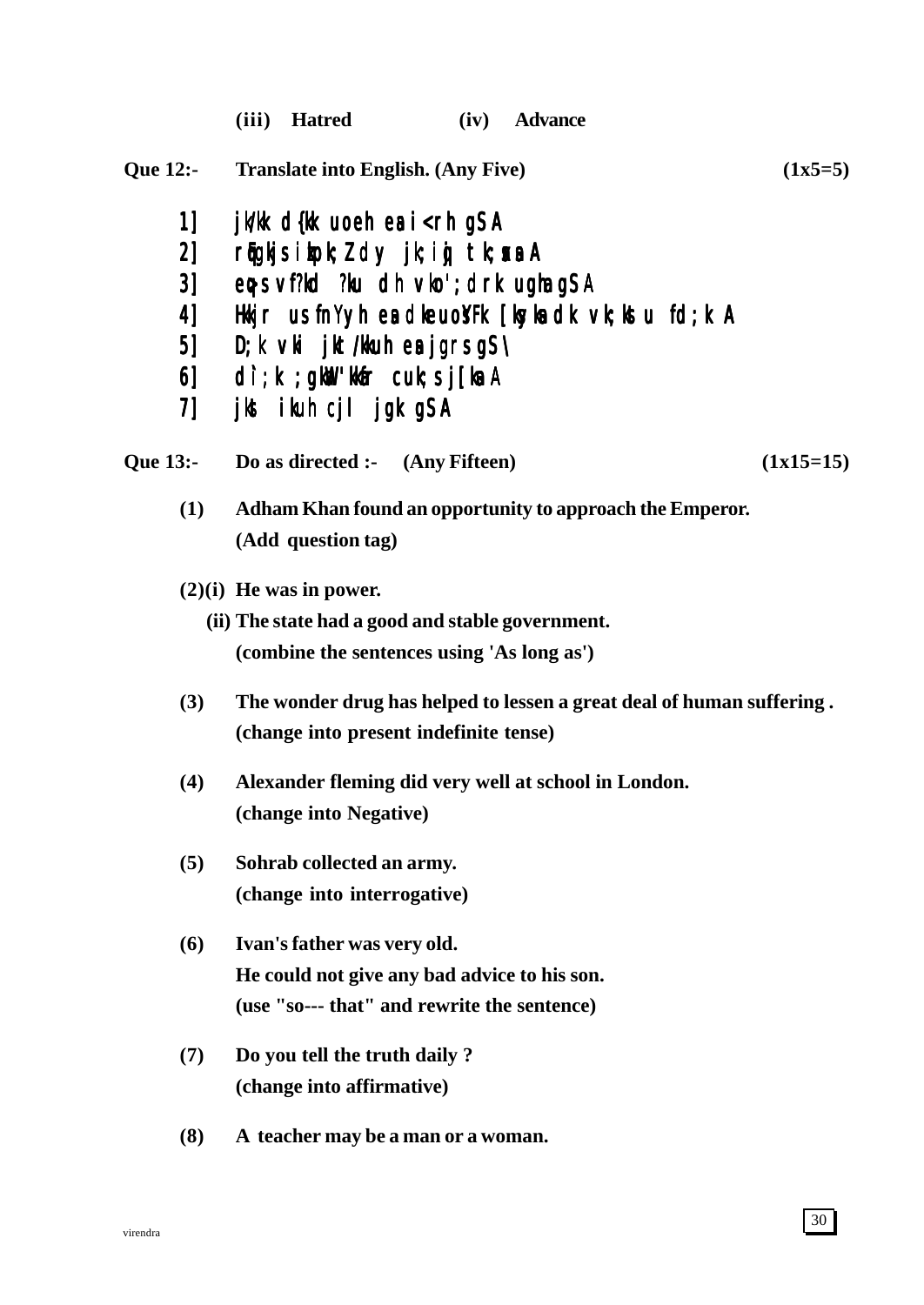**( make plural and rewrite)**

- **(9) He is late by \_\_\_\_\_\_\_\_\_ hour. (Fill in the blank with a correct 'Article')**
- **(10) We \_\_\_\_\_\_\_\_\_ help the handicapped. (use correct "modal")**
- **(11) You must keep to the left on the road. (Rewrite the sentence using "have got to")**
- **(12) Marie Curie had learnt many languages. (change the voice)**
- **(13)(a)Coffee is not harmful.**
	- **(b)Tea is not harmful. (combine the pair of sentences using "Neither----- nor")**
- **(14)(a)Prospero broke his magic wand.**
	- **(b) He burried his magic books.**

**(Rewrite the pair of sentences using Not only----- but also")**

- **(15)(a)He worked very hard.**
	- **(b)Otherwise he would have failed.**

**(combine the pair of sentences using 'Had-would have')**

- **(16) Raipur is bigger city than Durg. (Re-write the sentence using positive degree of adjective)**
- **(17) May I have another cup of tea ? (Underline the determiner)**
- **(18) Rustum saved his country many times. (Re-write sentence using 'Do' for emphasis)**
- **Ques 14:- Find the errors and correct them in given space. (5)**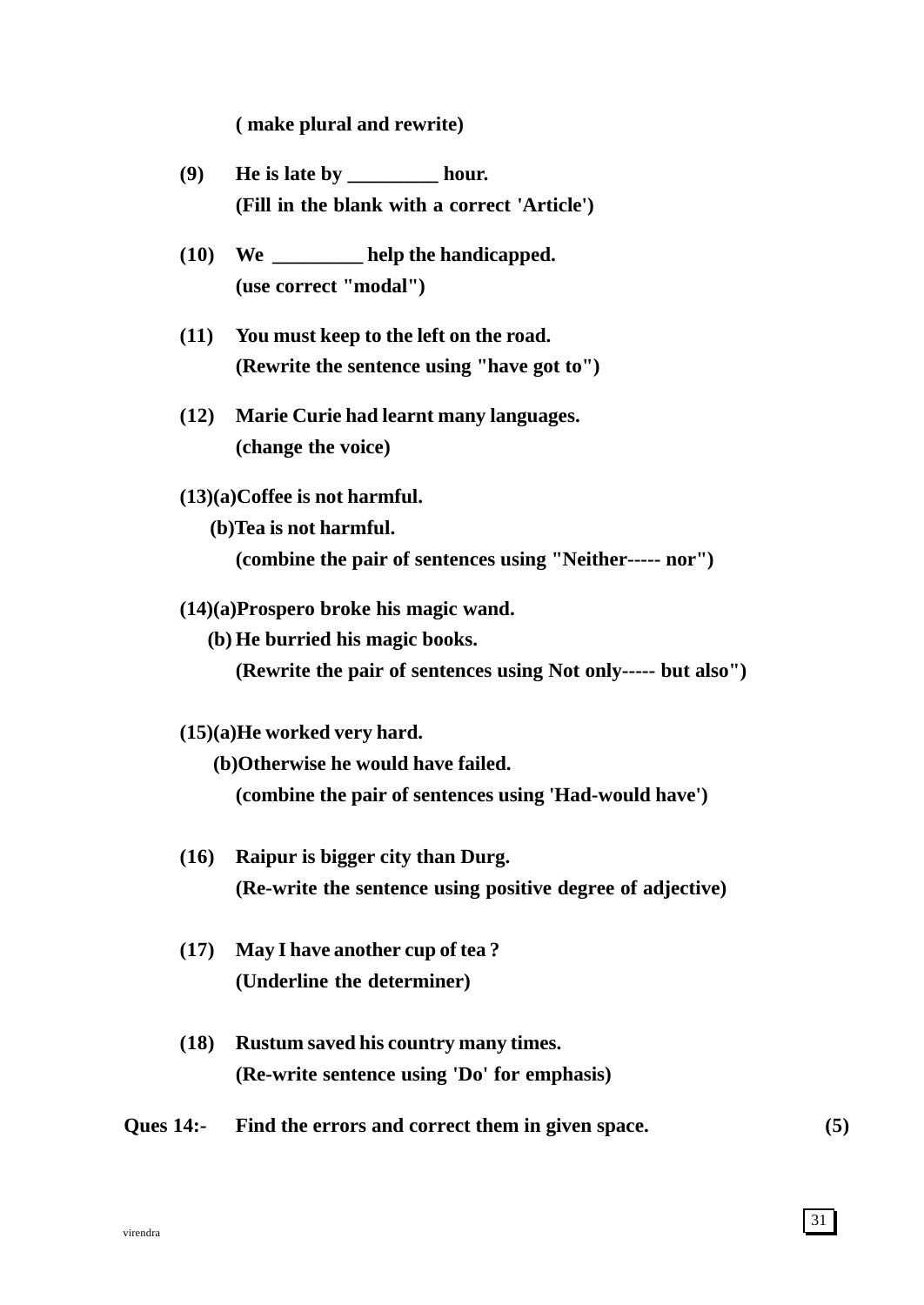| Man is the social being              |  |
|--------------------------------------|--|
| Nobody can lived alone               |  |
| and produce everything to himself    |  |
| or herself. Two person living        |  |
| near each other is called neighbours |  |

**Ques 15 :- Complete the passage with the words given in the bracket : (05)**

**The old man asked his \_\_\_\_\_\_\_\_\_\_\_\_\_ to bring a bundle of thin sticks \_\_\_\_\_\_\_\_\_\_\_\_\_\_\_ together. The sons carried out his order and bought a bundle of bought a bundle of them to try their \_\_\_\_\_\_\_\_\_\_\_\_\_\_\_\_\_ on the bundle turn by him. (strength, sticks, dying, to tie, sons)**

#### **Ques 16 :- Write an essay in about 150 words on any one topic. (5)**

- **1. An Ideal Student**
- **2. Importance of trees**
- **3. Your best pass time**
- **4. Electricity in life**
- **5. An Indian Festival**

**Ques 17 :- You are Mahendra Rajput the student of class X 'B' of Government Higher Secondry School Pendra, Bilaspur (C.G.) . Write an application to your principal for seeking permission to see Rajyotsava in Raipur. (5) OR You are Harpreet Kaur, Write a letter to your friend inviting her to attend your birthday party.**

**Ques 18:- Read this passage carefully and answer any four questions given below.**  $(2x4=8)$ 

> **King Bruce has been a famous king of Scotland in Europe. He was a true patriots. He was very brave and courageous also. The ruler of England was very jealous of him. He raised a large army and invaded scotland. Unluckily Bruce suffered a defeat and he had to run for life so the country of scotland came under the English rule.**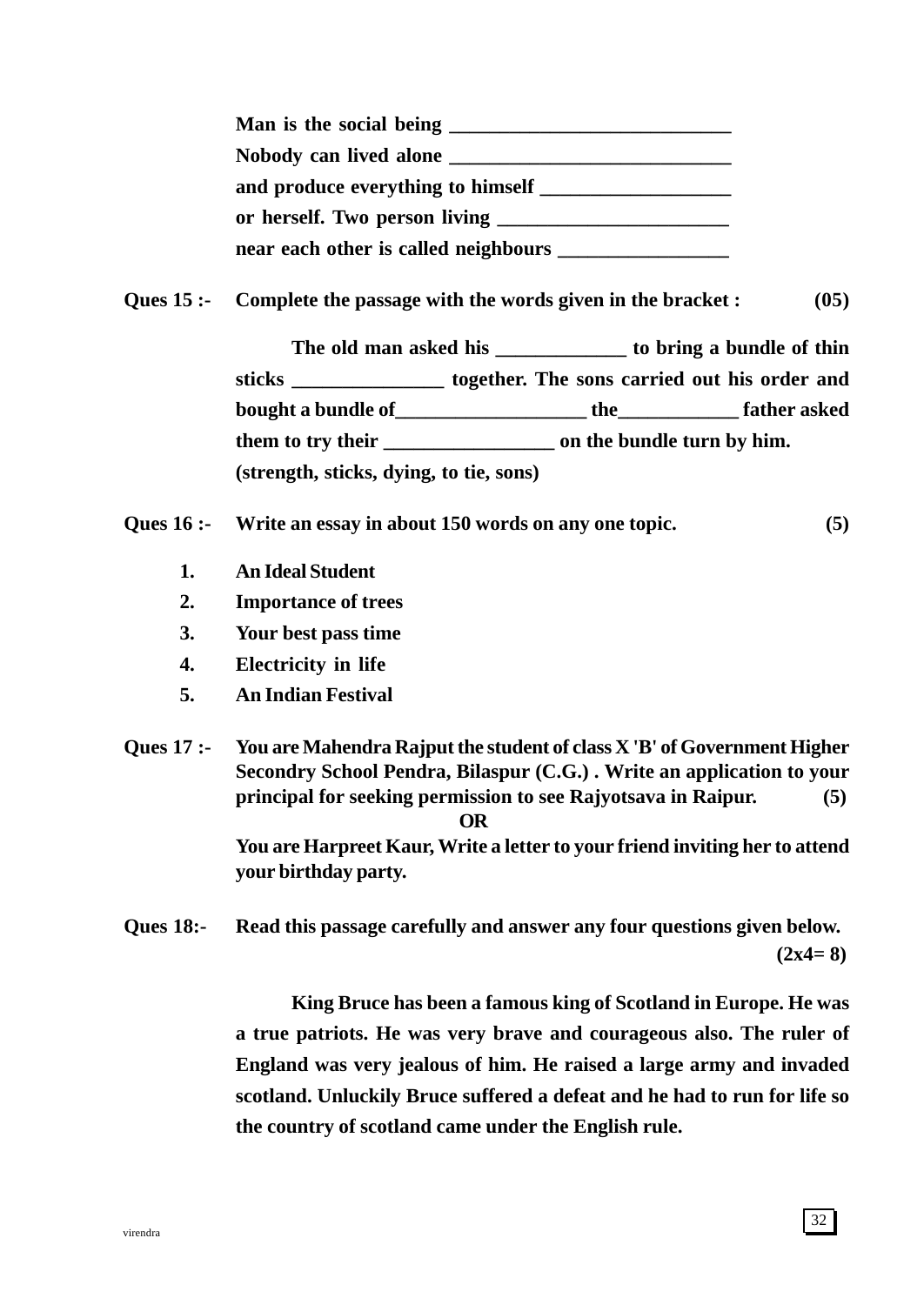**King Bruce made six brave attempts to free his country from the English yoke but all in vain. so he was disappointed. He ran to the forest and hid himself in a cave. He was going to give up trying any more.**

**Suddenly the king's eyes fell on a spider hanging from a thread. It was trying to reach its cob-web. Every time it went up, it slipped down but it went on trying again and again. It went on making effort after effort non stop. Bruce counted nine brave attempts of the spider. Still it could not reach the cob-web.**

**The king was sure that the insect would now leave attempting any more. But he was in the wrong. Nine failures did not discourage the spider. After taking a little rest it started its tenth attempt. Step by step it went up. At first the king said,"Silly Spider! why doesn't it leave the attempt?"**

**But the king was surprised to see that this time the spider was just at the door. Step of its cob-web. The king thought surely I too, must try again to win my throne. Bruce raised again an army and invaded his enemy with such a force that he got a grand victory.**

**Question :**

- **1. Who was Bruce ?**
- **2. Who invaded scotland ?**
- **3. What were the qualities of the king ?**
- **4. How many attempts did Bruce make to free his country ?**
- **5. Which insect did inspire the king to win his throne ?**
- **6. What did the king think ?**
- **7. Give a sitable title to the passage.**

**Ques 19:- Read the passage carefully and answer the questions given below.**

 **[2x4=8]**

**Helen then joined a school in Cambrige Massachusetts in which normal students studied. Miss sullivan had attended classes with her and spell everything on her hands. In July 1897 Helen passed her examination in Arithmatic, Latin Grammer and English Literature. From the school at Cambridge, Helen went to Redcliffe college. Here she studied with other normal students. Miss Sullivan spelt on her hands all that she had**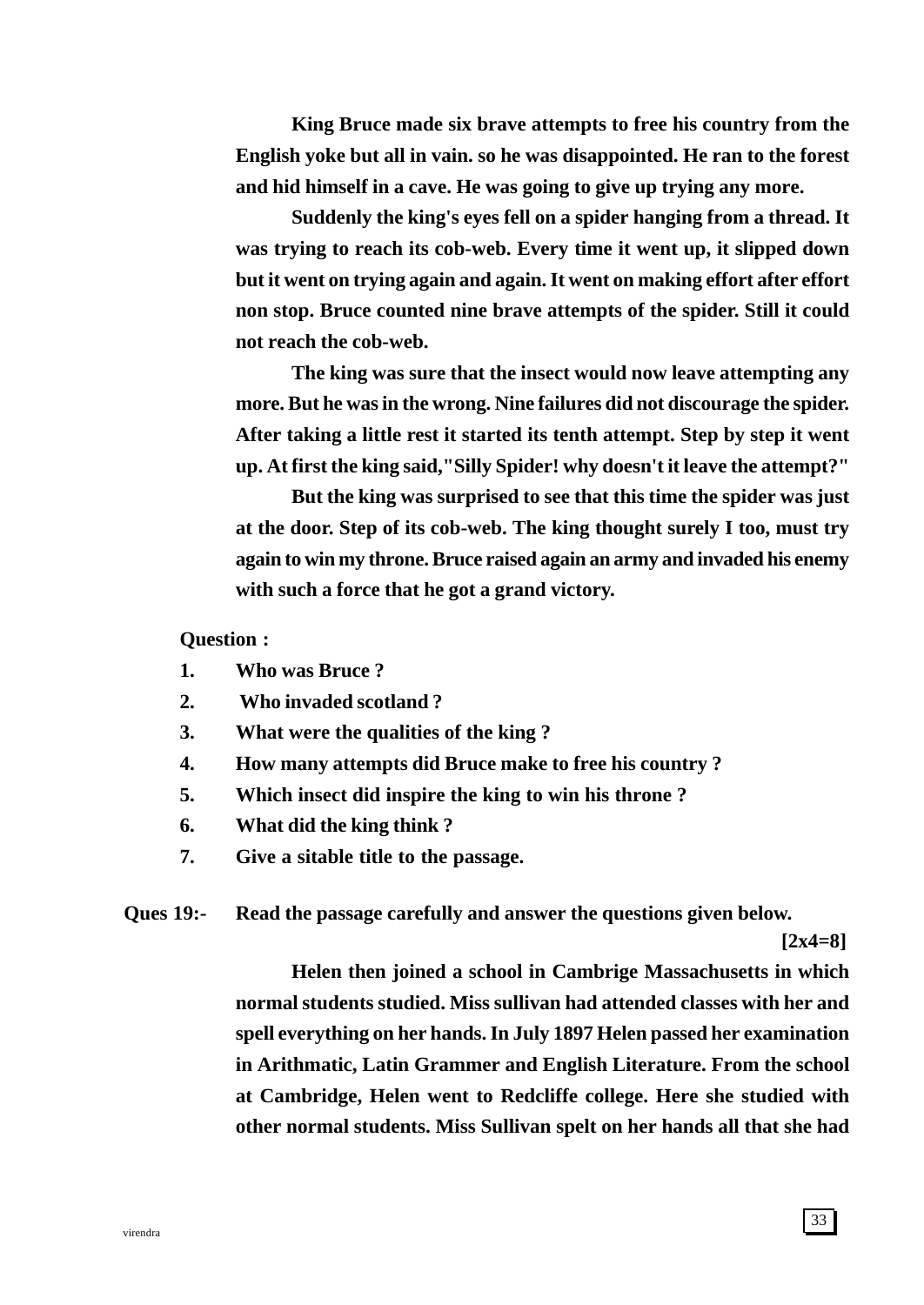**to study. Helen took her first degree in four years like any other college students. After that she also took degrees in various subjects. She learned Greek , Latin and French besides English. She loved Greek more than she loved any other language, and she described it as "Violin of the human heart.**

**Question :**

- **(i) Why did Miss Sullivan attend the classes with Helen ?**
- **(ii) What subjects did Helen study at the school in Combridge ?**
- **(iii) What subjects did Helen learn besides English ?**
- **(iv) Which subjects did she love more than any other language ?**
- **(v) When did Helen pass her examination in Airthmatic and English Literature?**
- **(vi) How many years did Helen spend to take her first degree ?**
- **(vii) How did Helen describe to greek language ?**

**--------------------x--------------------**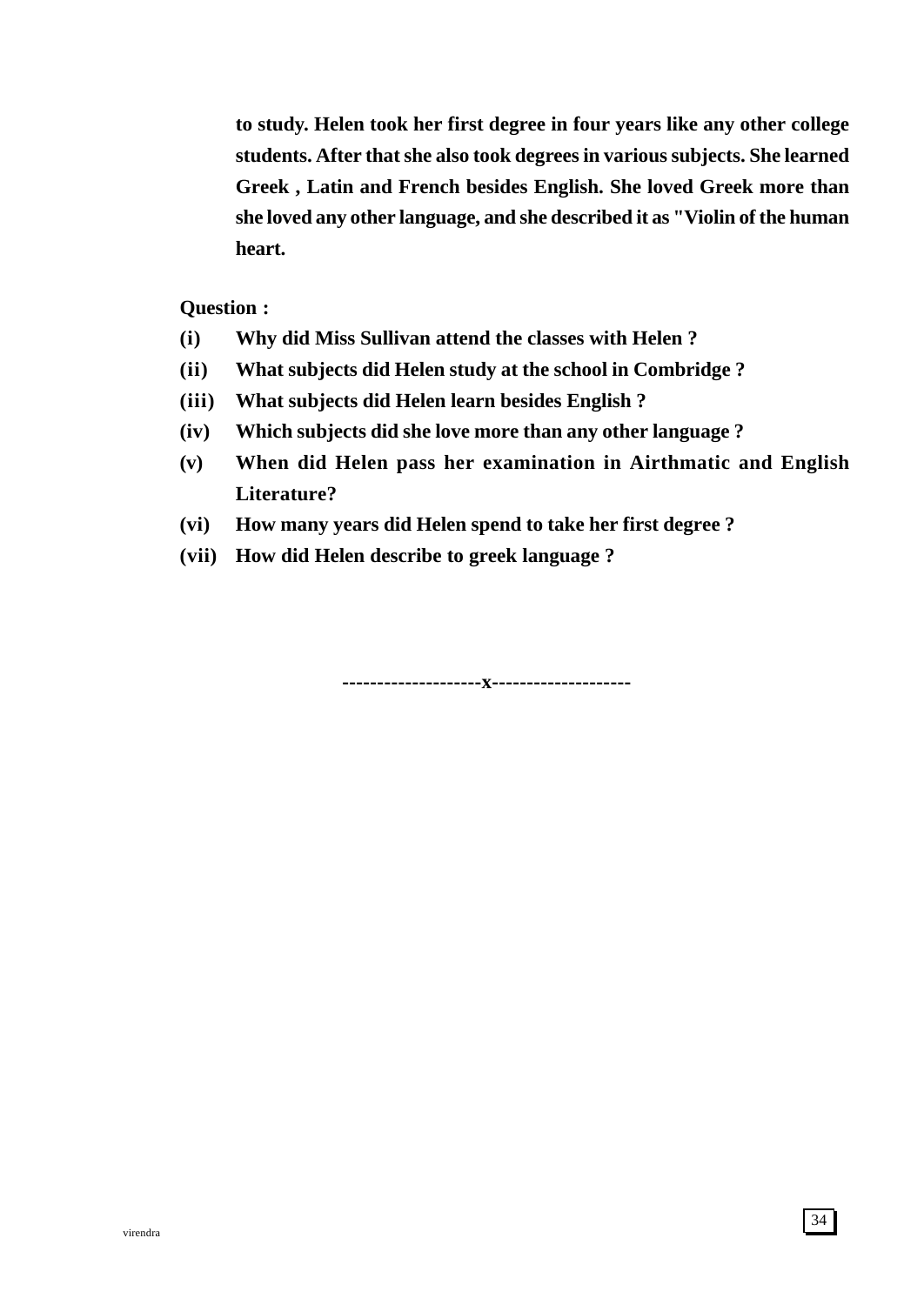### **Set-C Sample Answer Subject - General English Class - 10th**

| Q.no.1(A)   |                                                  |                                                                                                                                                   | $[1x5=5]$  |
|-------------|--------------------------------------------------|---------------------------------------------------------------------------------------------------------------------------------------------------|------------|
| Ans:- $(i)$ | <b>Adham Khan</b>                                |                                                                                                                                                   |            |
| (ii)        | In 1929                                          |                                                                                                                                                   |            |
| (iii)       | <b>Noble's party</b>                             |                                                                                                                                                   |            |
| (iv)        | <b>Poland</b>                                    |                                                                                                                                                   |            |
| <b>(B)</b>  |                                                  |                                                                                                                                                   | $[1x5=5]$  |
| (i)         | <b>Peasant</b>                                   | <b>Ivan</b>                                                                                                                                       |            |
| (ii)        | <b>Ariel</b>                                     | spirit                                                                                                                                            |            |
| (iii)       | The fountain                                     | <b>J.R. Lowell</b>                                                                                                                                |            |
| (iv)        | <b>Modern miracle</b>                            | <b>Helen Keller</b>                                                                                                                               |            |
| (v)         | <b>Tortoise</b>                                  | <b>Sammy</b>                                                                                                                                      |            |
| Ans $3:$ -  | body with balm.                                  | her head on his knees, and moistend her lips with water and smeared her<br>The author halts his horse between the woods and near the frozen lake. | (2)<br>(2) |
| Ans $4$ :-  | In the end, the man recovered and the dog died.  |                                                                                                                                                   | (2)        |
| Ans $5:-$   |                                                  | Adham Khan said that Bairam Khan Keeps in touch with the rulers of<br>neighbouring states and sending them money and arms regularly.              | (3)        |
| Ans $6:$    | shield of Persia".                               | Sohrab's mother told her son that he was the son of great Rustum "The                                                                             | (3)        |
| Ans $7:$    |                                                  | Moulds are growth of very small plants which can sometimes be seen<br>on food, leather or old clothes, if they are left in warm-moist air.        | (3)        |
| Ans $8:$    | magic. In this way he became prospero's servant. | Ariel was a spirit. Prospero released him and commanded him by his                                                                                | $(1+2)$    |

35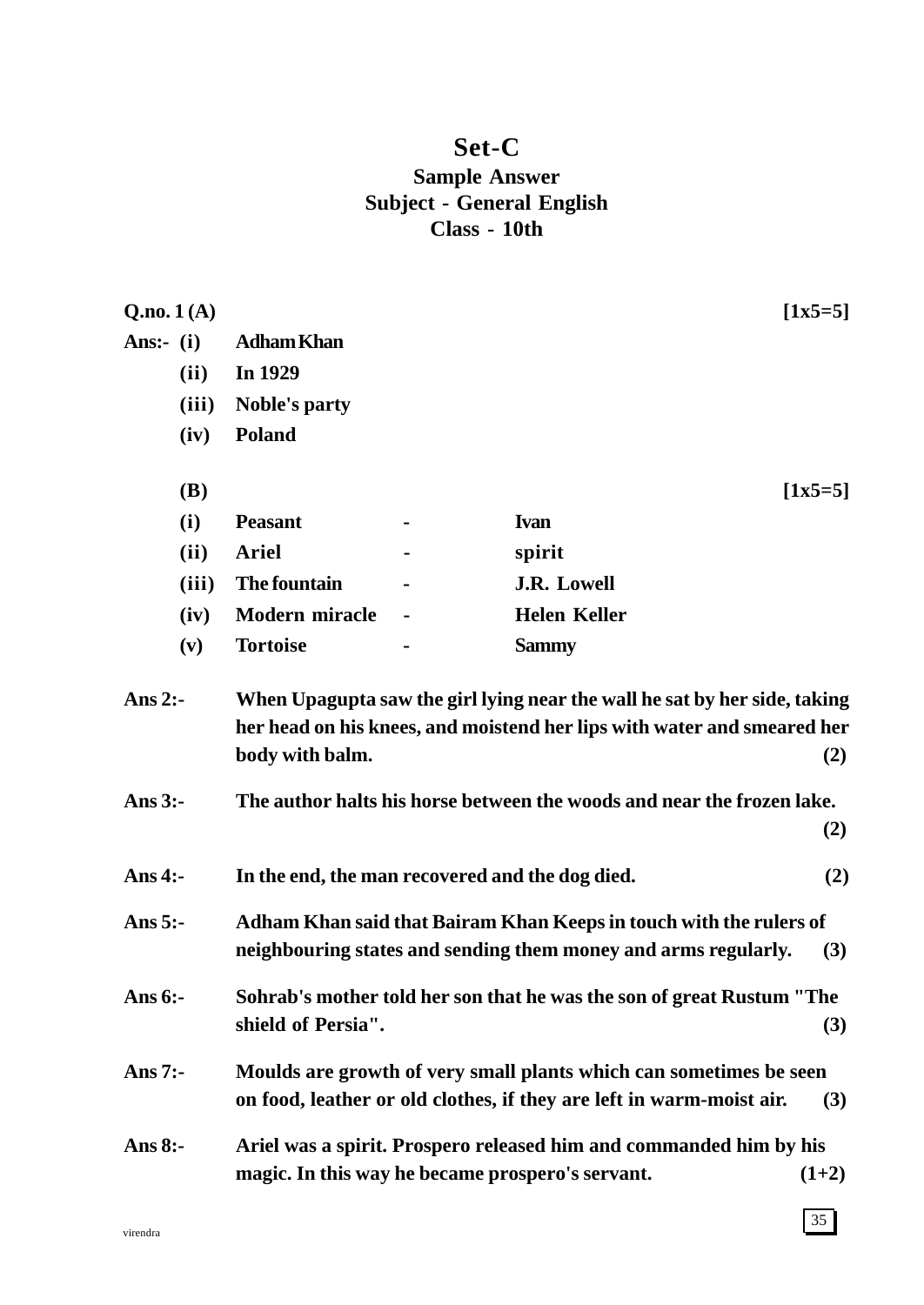- **Ans 9:- The old man gave the advice that Ivan should confess his sin before God and should not tell any body who started the fire. (3)**
- **Ans 10:- Miss Sullivan made sign on the finger of Helen for different words. The different positions on her fingers spelled different words. In this way Miss Sullivan taught Helen words.**

### **[VOCABULARY]**

| Ans $11(a)$      |                           |                |                                                                     | $[1x3=3]$   |
|------------------|---------------------------|----------------|---------------------------------------------------------------------|-------------|
|                  | <b>Protect</b>            | $\blacksquare$ | <b>Protection</b>                                                   |             |
|                  | <b>Defend</b>             |                | <b>Defence</b>                                                      |             |
|                  | <b>Brave</b>              |                | <b>Bravery</b>                                                      |             |
| Ans $11(b)$      |                           |                |                                                                     | $[1x3=3]$   |
| (i)              |                           |                | Number of buses, ships, aircrafts etc.<br>fleet.                    |             |
| (ii)             |                           |                | mineral<br>Something excavated from the earth<br>$\blacksquare$     |             |
| (iii)            |                           |                | Loss or destruction of a ship at sea<br>shipwreck<br>$\blacksquare$ |             |
| Ans $11(c)$      |                           |                |                                                                     | $[1x4=4]$   |
|                  | Forgive                   | $\blacksquare$ | punish                                                              |             |
|                  | <b>Imprison</b>           |                | <b>Release</b>                                                      |             |
|                  | <b>Hatred</b>             |                | loved                                                               |             |
|                  | <b>Advance</b>            |                | <b>Retreat</b>                                                      |             |
| Ans $12$ :-      | (Any Five)                |                |                                                                     | $[1x5=5]$   |
| $\mathbf{1}$     | Radha reads in class 9th  |                |                                                                     |             |
| 2.               |                           |                | Your Principal will go to Raipur tomorrow.                          |             |
| 3.               | I do not need much money. |                |                                                                     |             |
| $\overline{4}$ . |                           |                | India organised common wealth games in Delhi.                       |             |
| 5.               | Do you live in capital?   |                |                                                                     |             |
| 6.               | Please keep quite here.   |                |                                                                     |             |
| 7.               | It is raining daily.      |                |                                                                     |             |
| Ans 13:-         | (Any Fifteen)             |                |                                                                     | $[1x15=15]$ |
| 1.               |                           |                | Adham Khan found an opportunity to approach the Emperor, didn't he? |             |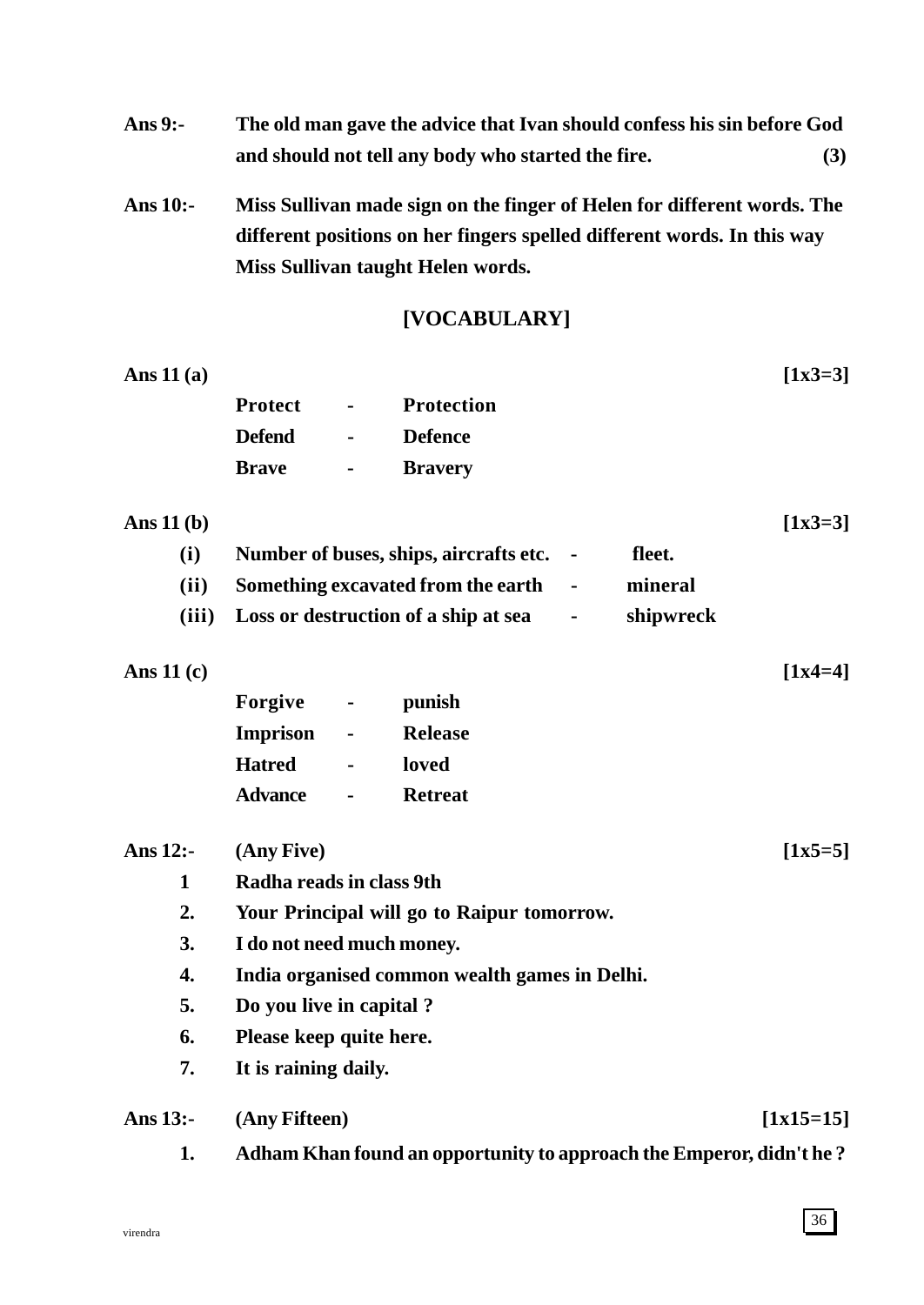- **2. As long as he was in power, the state had a good and stable government.**
- **3. The wonder drug helps to lessen a great deal of human suffering.**
- **4. Alexander fleming did not do very well at school in London.**
- **5. Did Sohrab collect an army ?**
- **6. Ivan's father was so old that he could not give any bad advice to his son.**
- **7. You tell the truth daily.**
- **8. Teachers may be men or women.**
- **9. He is late by an hour.**
- **10. We should help the handicapped.**
- **11. You have got to keep to the left of the road.**
- **12. Many languages had been learnt by Marie Curie.**
- **13. Neither coffee nor tea is harmful.**
- **14. Prospero not only broke his magic wand but also burried his magic books.**
- **15. If he had not worked hard, he would have failed.**
- **16. Durg is not as big city as Raipur.**
- **17. May I have another cup of tea ?**
- **18. Rustum did save his country many times.**

# $Q_{\rm}$ , no. 14 [05] Ans:- **Man is the social being \_\_\_\_\_\_a Nobody can lived alone \_\_\_\_live\_\_\_** and produce every thing to himself **contained** for **or herself. Two person living \_\_\_\_\_person\_\_\_ near each other is called neighbours. \_\_\_\_are\_\_\_\_ Q.no. 15:- (5) Ans:- The oldman asked his sons to bring a bundle of thin sticks to tie together. The sons carried out his order and bought a bundle of sticks. The dying**

**father asked them to try their strength on the bundle turn by him.**